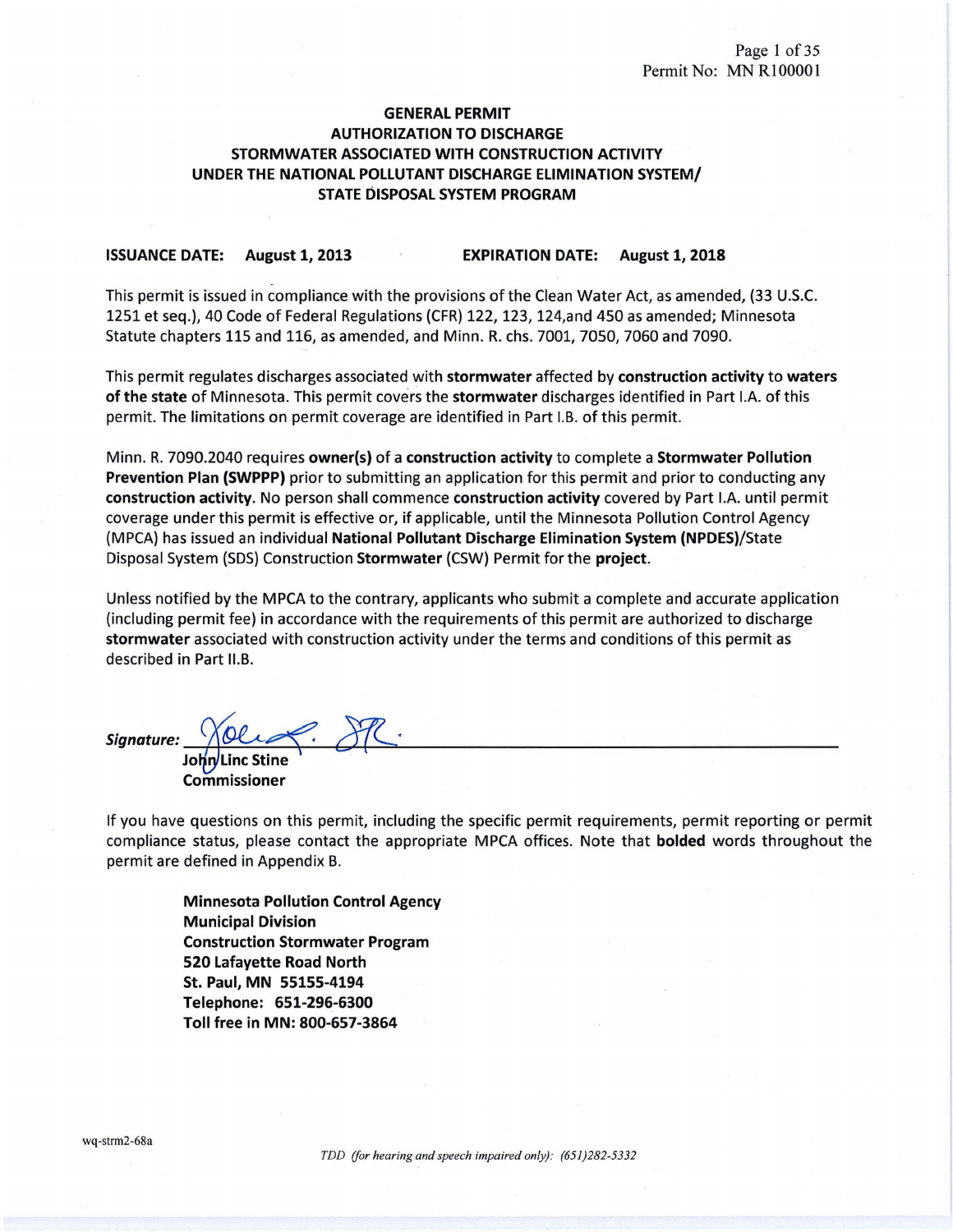# **TABLE OF CONTENTS**

| ı.   |              |                                                         | <b>Page</b> |  |
|------|--------------|---------------------------------------------------------|-------------|--|
|      | Α.           |                                                         |             |  |
|      | Β.           |                                                         |             |  |
| II.  |              |                                                         |             |  |
|      | А.           |                                                         |             |  |
|      | <b>B.</b>    |                                                         |             |  |
|      | C.           |                                                         |             |  |
| III. |              |                                                         |             |  |
|      | А.           |                                                         |             |  |
|      | <b>B.</b>    |                                                         |             |  |
|      | C.           |                                                         |             |  |
|      | D.           |                                                         |             |  |
|      | F.           |                                                         |             |  |
|      | F.           |                                                         |             |  |
| IV.  |              |                                                         |             |  |
|      | A.           |                                                         |             |  |
|      | <b>B.</b>    |                                                         |             |  |
|      | $\mathsf{C}$ |                                                         |             |  |
|      | D.           |                                                         |             |  |
|      | Ε.           |                                                         |             |  |
|      | F.           |                                                         |             |  |
|      | G.           |                                                         |             |  |
| v.   |              | GENERAL PROVISIONS ……………………………………………………………………………………… 24 |             |  |
|      | А.           |                                                         |             |  |
|      | <b>B.</b>    |                                                         |             |  |
|      | C.           |                                                         |             |  |
|      | D.           |                                                         |             |  |
|      | E.           |                                                         |             |  |
|      | F.           |                                                         |             |  |
|      | G.           |                                                         |             |  |
|      | Η.           |                                                         |             |  |
|      |              |                                                         |             |  |
|      |              |                                                         |             |  |
|      |              |                                                         |             |  |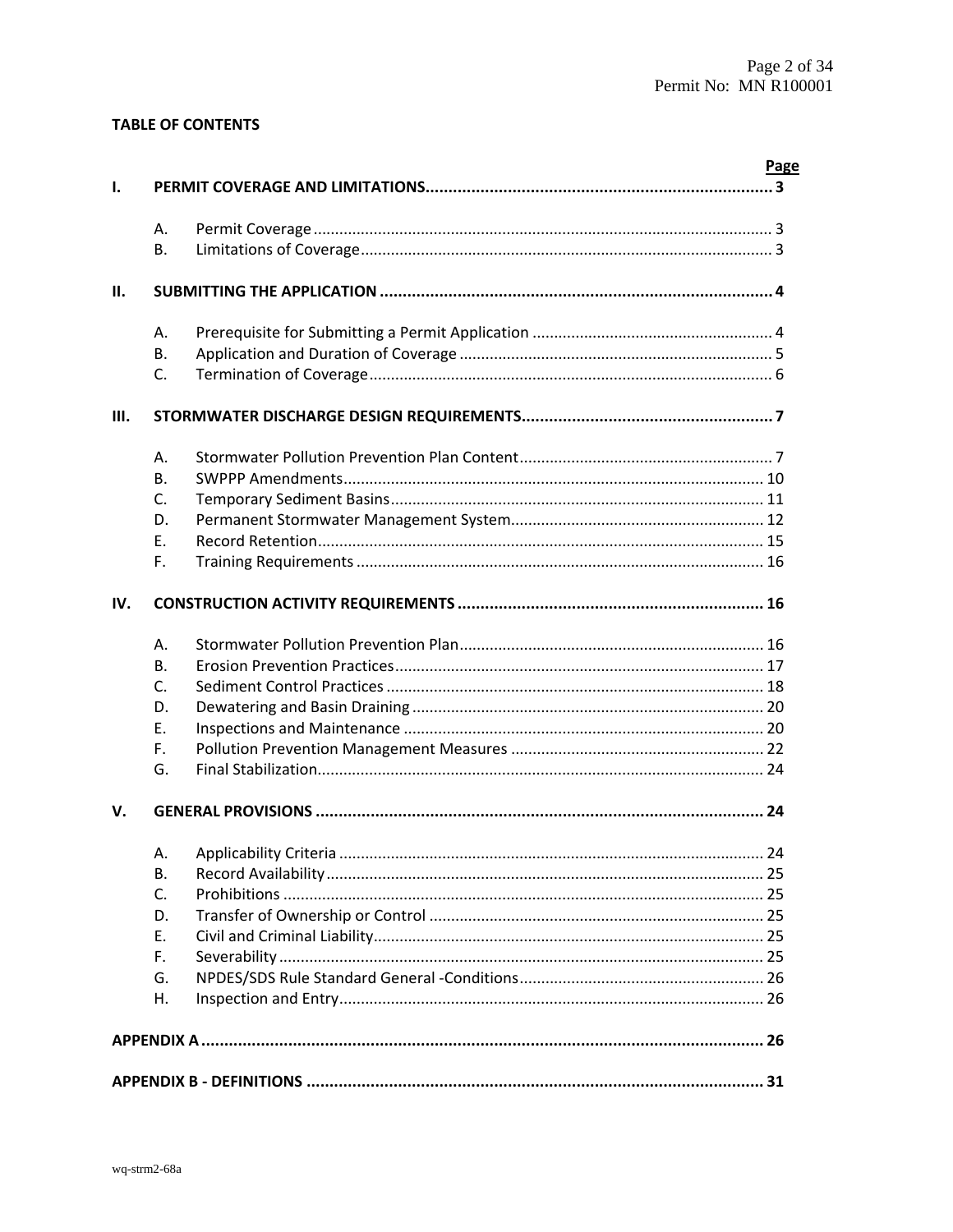### **PART I. PERMIT COVERAGE AND LIMITATIONS**

### I.A. PERMIT COVERAGE

1. This permit is required for **construction activity** that results in land disturbance of equal to or greater than one acre or a **common plan of development or sale** that disturbs greater than one acre, and authorizes, subject to the terms and conditions of this permit, the discharge of **stormwater** associated with **construction activity.**

**Construction activity** does not include a disturbance to the land of less than five (5) acres for the purpose of routine maintenance that is performed to maintain the original line and grade, hydraulic capacity, or original purpose of the facility. Pavement rehabilitation that does not disturb the underlying soils (e.g., mill and overlay **projects**) is not considered construction activity.

- 2. This permit covers all areas of the State of Minnesota.
- 3. Coverage under this permit is not required when all stormwater from **construction activity** is routed directly to and treated by a "treatment works", as defined in Minn. Stat. § 115.01, subd. 21, that is operated under an individual **NPDES**/SDS permit with a Total Suspended Solids effluent limit for all treated runoff.
- 4. Previously Permitted Ongoing **Projects: Permittee(s)** of ongoing **projects** covered initially under the previous MPCA‐issued **NPDES**/SDS Construction Stormwater General Permit (issuance date August 1, 2008) are granted coverage under this reissued permit.
	- a. The **Permittee(s)** of those ongoing **projects** shall amend the **SWPPP** for the **project** to meet the requirements of this reissued permit no later than 18 months after the issuance date of this reissued permit if the termination‐of‐coverage requirements in Part II.C. will not be met within 18 months of the issuance date of this reissued permit and shall thereafter comply with this permit. However, additional permanent treatment required in this reissued permit is not required for previously permitted **projects**.
	- b. If the previously permitted ongoing **project** will meet the termination‐of‐coverage requirements in Part II.C. within 18 months of the issuance date of this reissued permit, the **Permittee(s)** shall comply with the 2008 construction general permit until the **project** is complete and a **Notice of Termination (NOT)** consistent with Part II.C. of this reissued permit is submitted.
	- c. If a previously permitted ongoing **project** will not be able to meet the terms and conditions of this reissued permit (other than the additional permanent treatment requirement) and will continue longer than 18 months after the issuance date of this permit, the **Permittee(s)** shall apply for an individual permit in accordance with Minn. R. ch. 7001.

#### I.B. LIMITATIONS OF COVERAGE

This permit does not authorize discharges related to the following activities:

1. Discharges or releases that are not **stormwater** (except those non‐**stormwater** discharges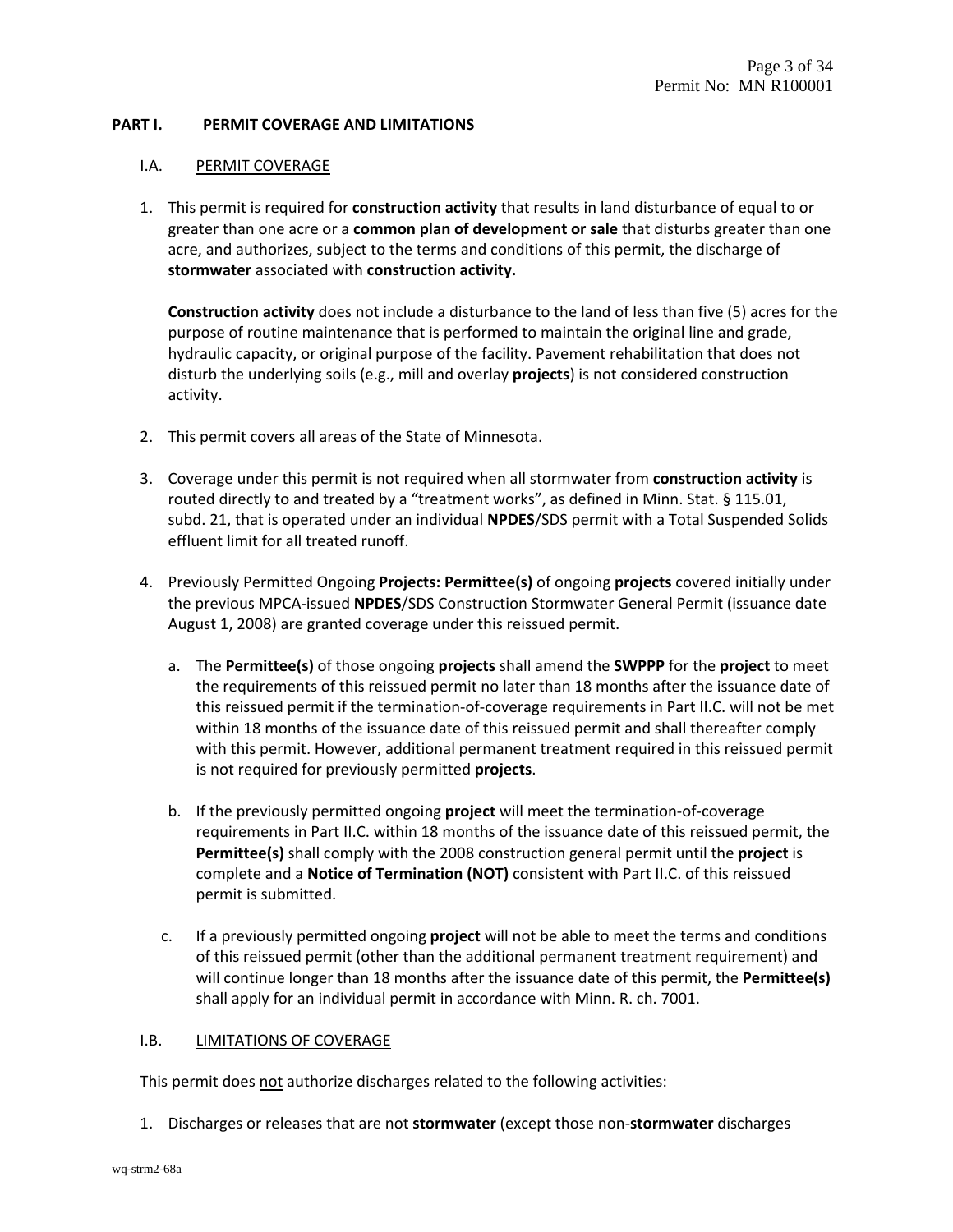authorized under Part IV.D.).

- 2. The placement of fill into **waters of the state** requiring local, state or federal authorizations (such as U.S. Army Corps of Engineers Section 404 permits, Minnesota Department of Natural Resources Public Waters Work Permits or Local Governmental Unit Wetland Conservation Act replacement plans or determinations).
- 3. Discharges associated with industrial activity except for **construction activity**. Discharges associated with industrial activity may need to obtain coverage under a separate NPDES/SDS permit once day‐to‐day operational activities commence even if construction is ongoing.
- 4. Discharges from non‐point source agricultural and silvicultural activities excluded from **NPDES** permit requirements under 40 CFR pt. 122.3(e).
- 5. Discharges to the waters identified below unless the requirements of Appendix A are complied with:
	- a. Discharges into outstanding resource value waters as listed in Minn. R. 7050.0180, subp. 3, 4, 5, 6, 6a and 6b.
	- b. Discharges into trout waters as listed in Minn. R. 6264.0050, subp. 2 and 4.
	- c. Discharges into **wetlands** as defined in Minn. R. 7050.0186 subd.1a.B.
	- d. Discharges from **projects** that have not completed applicable Environmental Review requirements under state or federal laws.
	- e. Discharges that adversely impact or contribute to adverse impacts on a state or federally listed endangered or threatened species or adversely modify a designated critical habitat.
	- f. Discharges that adversely affect properties listed or eligible for listing in the National Register of Historic Places or affecting known or discovered archeological sites.
- 6. Discharges to waters identified as impaired pursuant to section 303(d) of the federal Clean Water Act (33 U.S.C. § 303(d)) where the identified pollutant(s) or stressor(s) are phosphorus (nutrient eutrophication biological indicators), turbidity, dissolved oxygen, or biotic impairment (fish bioassessment, aquatic plant bioassessment and aquatic macroinvertebrate bioassessment), and with or without a U.S. Environmental Protection Agency (USEPA) approved Total Maximum Daily Load (TMDL) for any of these identified pollutant(s) or stressor(s), unless the applicable requirements of Part III.A.8. are met.

# **PART II. SUBMITTING THE APPLICATION**

# II.A. PREREQUISITE FOR SUBMITTING A PERMIT APPLICATION

The **owner** must develop an accurate and complete **SWPPP** in accordance with Part III. (Stormwater Discharge Design Requirements) of this permit prior to submitting the application for coverage. The **SWPPP** is not required to be submitted to the MPCA (unless the **project** size is 50 acres or more and will discharge to certain waters as described in Part II.B.1.b.) but is to be retained by the **owner** in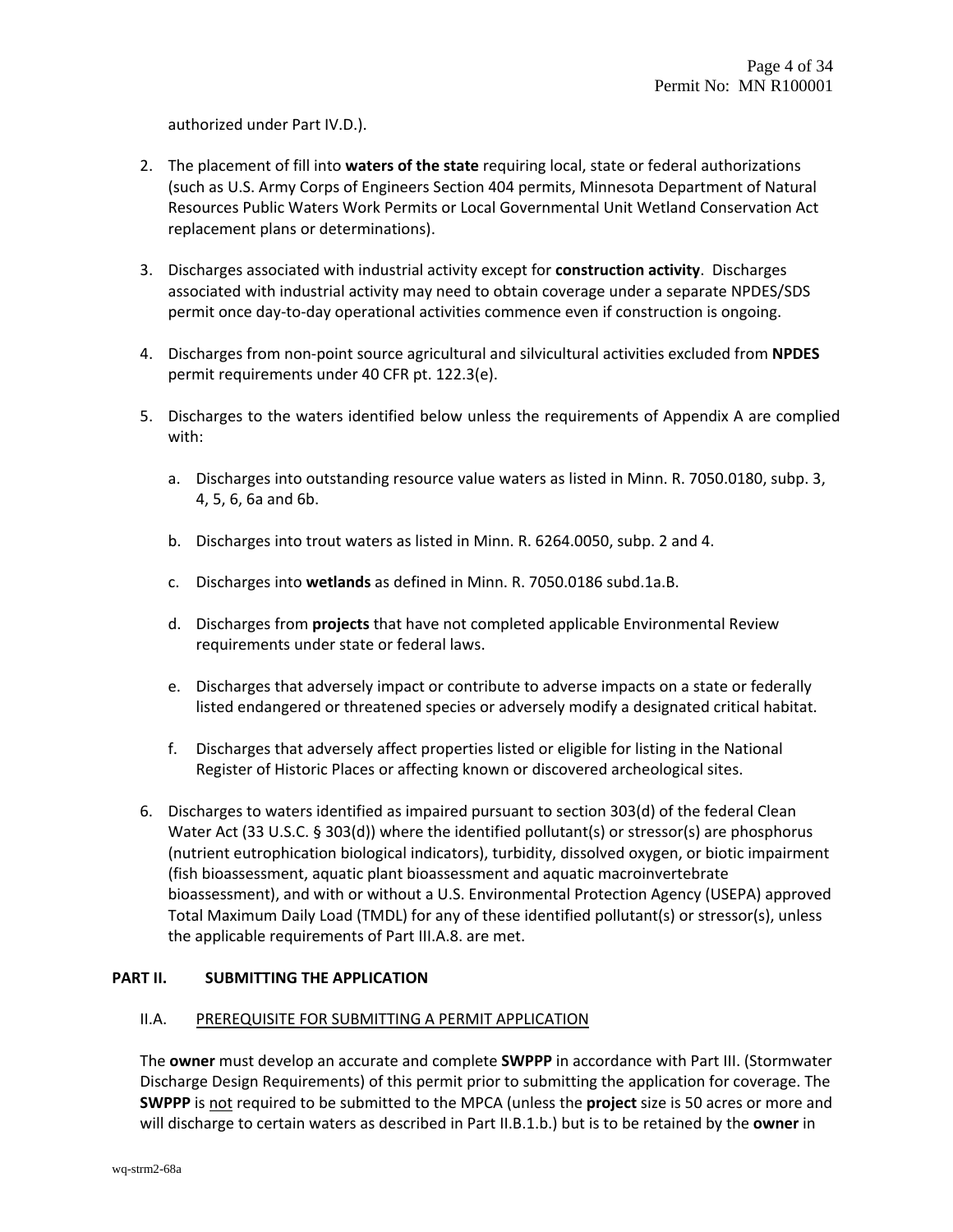accordance with Part III.E. (Record Retention). The **owner's** failure to prepare an accurate and complete **SWPPP** prior to submitting the application is grounds for MPCA to revoke the permit.

#### II.B. APPLICATION AND DURATION OF COVERAGE

- 1. Application Required.
	- a. The **owner** and **operator** shall submit a complete and accurate on‐line application form with the appropriate fee to the MPCA for each **project** that disturbs one (1) or more acres of land or for a **common plan of development or sale** that will ultimately disturb one (1) or more acres. If the applicant is not able to apply on-line, contact the MPCA for technical assistance or a waiver.
	- b. For certain **projects** or **common plans of development or sale** disturbing 50 acres or more, the application must be submitted at least 30 days before the start of **construction activity**. This requirement pertains to **projects** that have a discharge point on the **project** that is within one mile (**aerial radius measurement**) of, and flows to, a special water listed in Appendix A, Part B. or waters listed as impaired under section 303(d) of the federal Clean Water Act (see the MPCA's website) where the identified pollutant(s) or stressor(s) are phosphorus (nutrient eutrophication biological indicators), turbidity, dissolved oxygen, or biotic impairment (fish bioassessment, aquatic plant bioassessment and aquatic macroinvertebrate bioassessment). Applicants of **projects** listed in this part must submit a complete and accurate application form and **SWPPP** including all calculations for the Permanent **Stormwater** Management System (see Parts III.A.‐D.).
- 2. All persons meeting the definition of **owner** and **operator** are **Permittees** and must be listed on the application. The **owner** is responsible for compliance with all terms and conditions of this permit. The **operator** is responsible for compliance with Parts II.B, II.C, III.B‐F, IV, V, and applicable **construction activity** requirements found in Appendix A, Part C. of this permit and is jointly responsible with the **owner** for compliance with those portions of the permit.
- 3. Permit Coverage Effective Date: The commencement of any **construction activity** (e.g., land disturbing activities) covered under Part I.A. of this permit is prohibited until permit coverage under this permit is effective.
	- a. For **projects** listed in Part II.B.1.a. permit coverage will become effective seven (7) calendar days after the electronic submittal date or the postmarked date of a complete application form.
	- b. For **projects** listed in Part II.B.1.b. permit coverage will become effective 30 calendar days after the electronic submittal date, the postmarked date or MPCA date stamp (whichever is first) of the complete application. For incomplete applications (e.g., lack of fees or signature) or incomplete **SWPPPs** (e.g., missing calculations, **Best Management Practice (BMP)** specifications, estimated quantities of the **BMPs,** or timing of **BMP** installation narrative), the permit becomes effective 30 calendar days after all required information is submitted.
- 4. Coverage Notification: **Permittee(s)** will be notified of coverage in a manner as determined by the **Commissioner** (e.g., e‐mail, online notification or letter).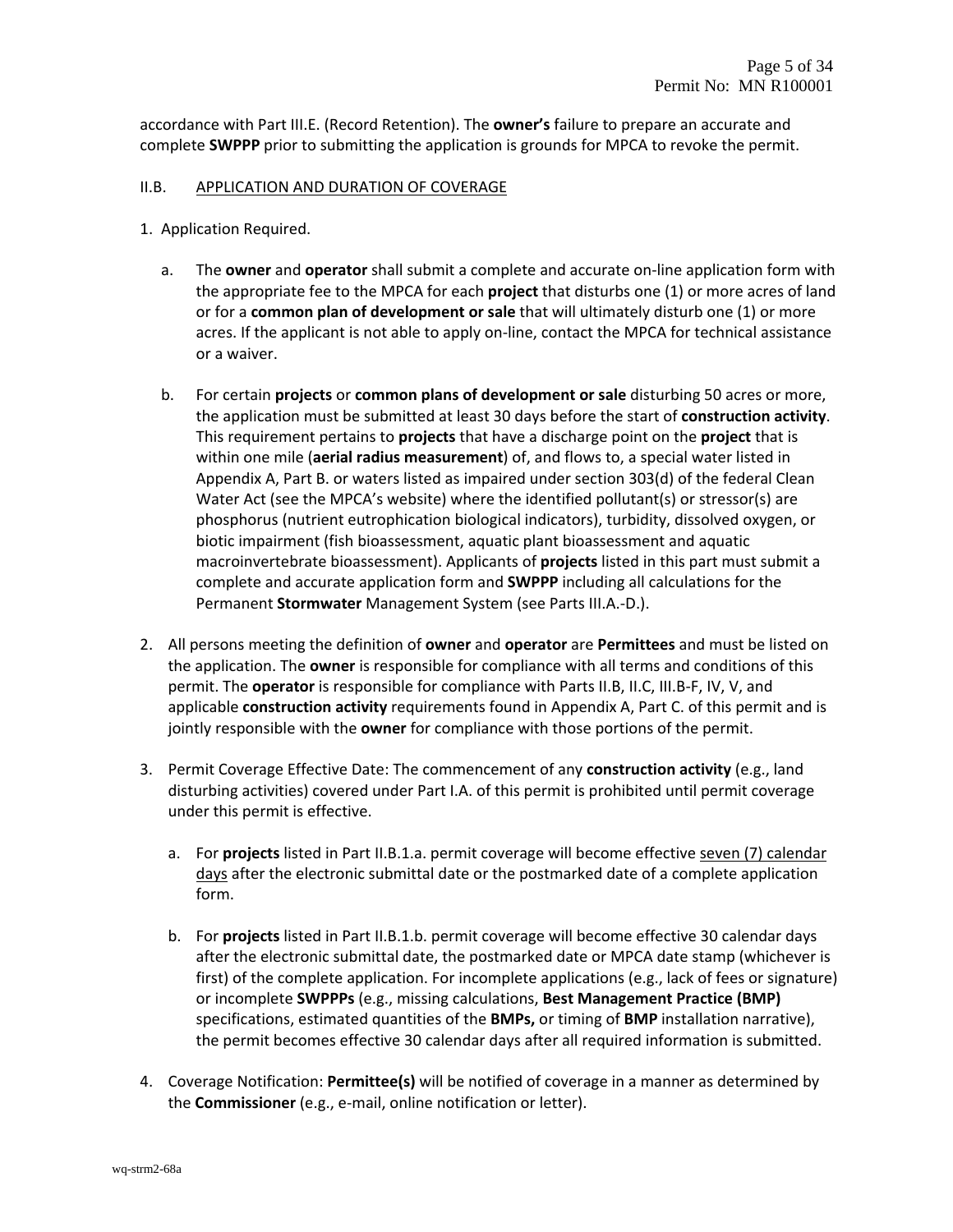5. Change of Coverage: For construction **projects** where the **owner** or **operator** changes, (e.g., an original developer sells portions of the property to various homebuilders or sells the entire site to a new **owner**) the current **owner** and the new **owner** or **operato**r shall submit a complete permit modification on a form provided by the **Commissioner**. The form must be submitted prior to the new **owne**r or **operator** commencing **construction activity** on site or in no case later than 30 days after taking ownership of the property. The **owner** shall provide a **SWPPP** to the new **owner** and **operator** that specifically addresses the remaining **construction activity**.

### II.C. TERMINATION OF COVERAGE

- 1. Termination of coverage when construction is complete: All **Permittee(s)** must submit a **Notice of Termination (NOT)** to the MPCA on a form provided by the **Commissioner** within 30 days after all activities required for **Final Stabilization** (see Part IV.G.) are complete. The **Permittee(s)'** coverage under this permit terminates at midnight on the submission date of the **NOT**.
- 2. Termination of coverage when transfer of ownership occurs: All **Permittee(s)** must submit a **NOT** on a form provided by the **Commissioner** within 30 days after selling or otherwise legally transferring the entire site, including permit responsibility for roads (e.g., street sweeping) and **stormwater** infrastructure final clean out, or transferring portions of a site to another party. The **Permittee(s)'** coverage under this permit terminates at midnight on the submission date of the **NOT**.
- 3. **Permittee(s)** may terminate permit coverage prior to completion of all **construction activity** if all of the following conditions are met. After the permit is terminated under this Part, if there is any subsequent development on the remaining portions of the site where **construction activity** was not complete, new permit coverage must be obtained if the subsequent development itself or as part of the remaining **common plan of development or sale** will result in land disturbing activities of one (1) or more acres in size.
	- a. **Construction activity** has ceased for at least 90 days.
	- b. At least 90 percent (by area) of all originally proposed **construction activity** has been completed and **permanent cover** established on those areas.
	- c. On areas where **construction activity** is not complete, **permanent cover** has been established.
	- d. The site is in compliance with Part IV.G.2. and Part IV.G.3. and where applicable, Part IV.G.4. or Part IV.G.5.
- 4. **Permittee(s)** may terminate coverage upon approval by the MPCA if information is submitted to the MPCA documenting that termination is appropriate because the project is cancelled.

#### **PART III. STORMWATER DISCHARGE DESIGN REQUIREMENTS**

#### III.A. STORMWATER POLLUTION PREVENTION PLAN CONTENT

The **owner** must develop a **Stormwater Pollution Prevention Plan** (**SWPPP).** The **SWPPP** shall be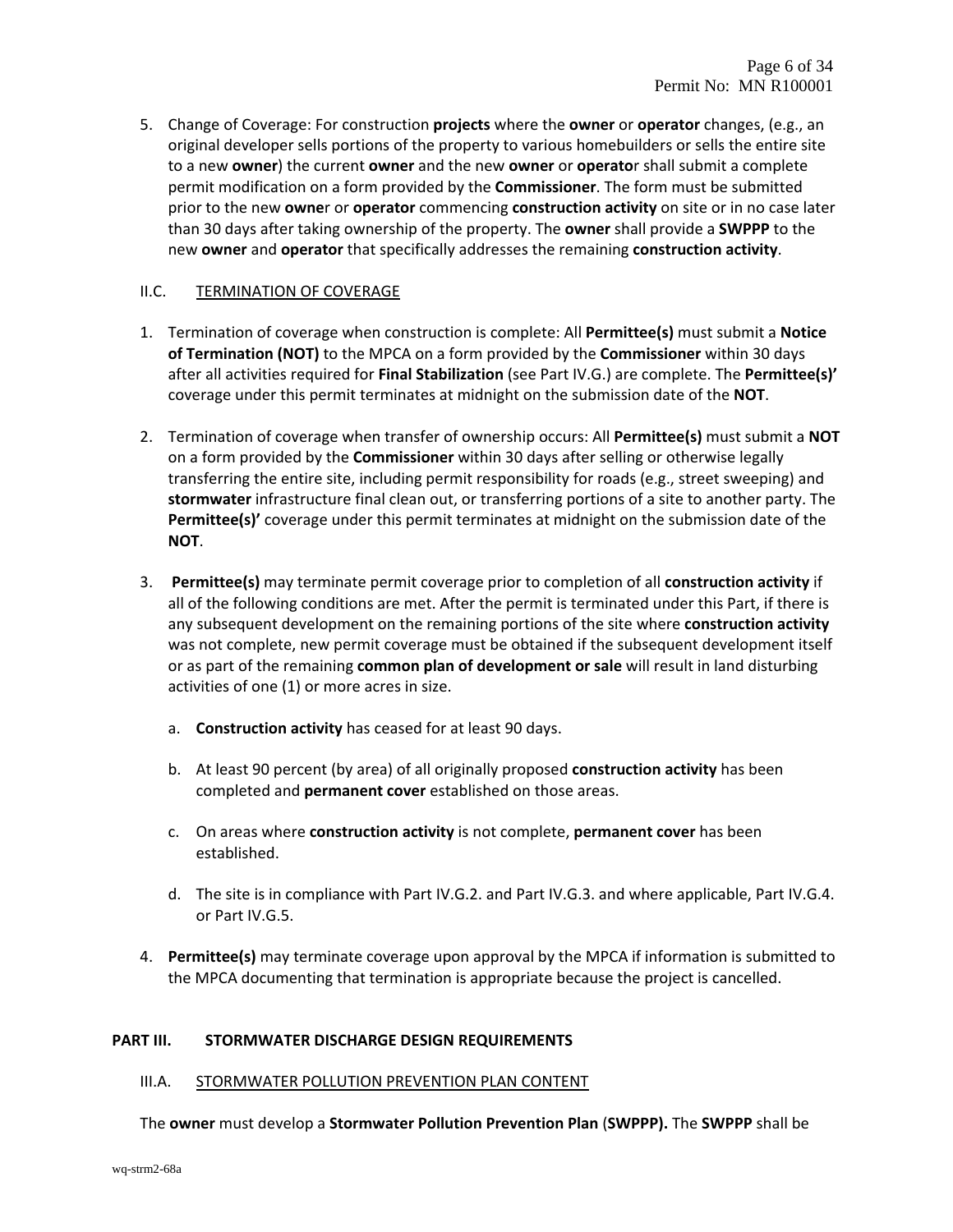completed prior to submitting any permit application and prior to conducting any **construction activity** by any required **Permittee(s)**. For **stormwater** discharges from **construction activity** where the **owner** or **operator** changes, the new **owner** or **operator** can implement the original **SWPPP** created for the **project**, modify the original **SWPPP**, or develop and implement their own **SWPPP**. **Permittee(s)** shall ensure either directly or through coordination with other **Permittee(s)** that their **SWPPP** meets all terms and conditions of this permit and that their activities do not render another party's **erosion prevention** and **sediment control BMPs** ineffective. The **SWPPP** must include the following:

- 1. A description of the **construction activity:** The description must be a combination of narrative, plan sheets, and (if appropriate) standard detail sheets that address the foreseeable conditions, at any stage in the construction or post construction activities. The **SWPPP** must identify the potential for discharge of sediment and/or other potential pollutants from the site. The **SWPPP** must propose **erosion prevention and sediment control BMPs** to control the discharge of sediment and/or other potential pollutants from the site.
- 2. Knowledgeable person/chain of responsibility: As part of the **SWPPP,** the **owner** must identify a person knowledgeable and experienced in the application of **erosion prevention** and **sediment control BMPs** who will oversee the implementation of the **SWPPP**, and the installation, inspection and maintenance of the **erosion prevention** and **sediment control BMPs** (see Part III.F.1.) before and during construction. The **owner** must identify in the **SWPPP** who will have the responsibility for long‐term operation and maintenance of the Permanent **Stormwater** Management System (see Part III.D.). The **owner** shall include in the **SWPPP** a chain of responsibility with all **operators** on the site, or if not known, the title or position of the responsible party, to ensure that the **SWPPP** will be implemented and stay in effect until the construction **project** is complete, the entire site has undergone **Final Stabilization**, and an **NOT** has been submitted to the MPCA. Once the identity of the responsible party is known, the SWPPP must be amended to include this information.
- 3. Training documentation: The **Permittee(s)** shall ensure the individuals identified in Part III.F. have been trained in accordance with this Permit's training requirements. The **Permittee(s)** shall ensure the training is recorded in or with the **SWPPP** before the start of construction or as soon as the personnel for the **project** have been determined. Documentation shall include:
	- a. Names of the personnel associated with this **project** that are required to be trained per Part III.F.1. of this permit.
	- b. Dates of training and name of instructor(s) and entity providing training.
	- c. Content of training course or workshop including the number of hours of training.
- 4. Designs, calculations, and narrative: The **SWPPP** must incorporate the requirements of Part III (**Stormwater** Discharge Design Requirements) including calculations, Part IV (**Construction Activity** Requirements) and Appendix A for the **project**. A narrative describing the timing for installation of all **erosion prevention** and **sediment control BMPs** and permanent **stormwater** management systems required in Part III, Part IV and Appendix A must also be included in the **SWPPP**.
- 5. **SWPPP** components: The **SWPPP** requirements must be incorporated into the **project's** final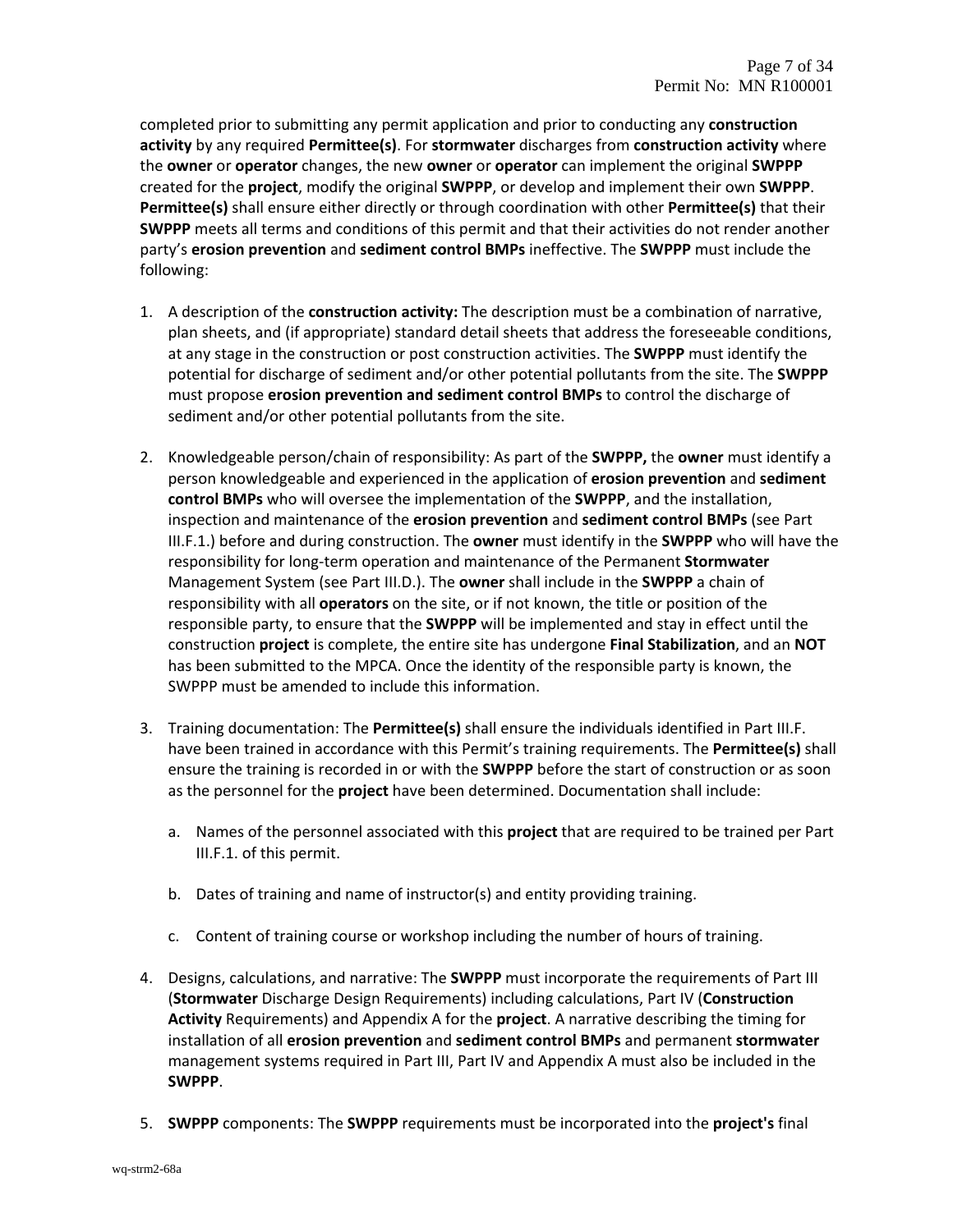plans and specifications and/or **project** documentation, as appropriate, and must include:

- a. Location and type of all temporary and permanent **erosion prevention** and **sediment control BMPs** along with procedures to be used to establish additional temporary **BMPs** as necessary for the site conditions during construction. **Standard details** and/or specifications for the **BMPs** used on the **project** must be included in the final plans and specifications for the **project**.
- b. Quantities: Estimated preliminary quantities tabulation anticipated at the start of the **project** for the life of the **project** must be included for all **erosion prevention** and **sediment control BMPs** in the **SWPPP** (e.g., linear feet of silt fence or ft<sup>2</sup> of erosion control blanket).
- c. Impervious surface: The number of acres of **impervious surface** for both pre‐ and post‐ construction must be specified.
- d. Site map: A site map with existing and final grades, including dividing lines and direction of flow for all pre‐and post‐construction **stormwater** runoff drainage areas located within the **project** limits must be included. The site map must indicate the areas of **steep slopes**. The site map must also include **impervious surfaces,** soil types and locations of potential pollutant‐ generating activities as identified in Part IV.F.
- e. Locations of areas not to be disturbed: Buffer zones, as required for temporary **BMPs** during construction in Part IV.C.9., or if required as permanent **BMPs** in Appendix A, Part C.3., must be described and identified on plan sheets or **project** maps in the **SWPPP**.
- f. Construction phasing: Location of areas where construction will be phased to minimize duration of exposed soil areas must be described.
- g. Maps of surface waters and wetlands: The **SWPPP** must include a map of all **surface waters,** existing **wetlands**, and **stormwater** ponds or basins which can be identified on maps such as United States Geological Survey 7.5 minute quadrangle maps, the National Wetland Inventory map or equivalent maps within one mile (**aerial radius measurement**) from the **project** boundaries that will receive **stormwater** from the construction site, during or after construction. Where **surface waters** receiving **stormwater** associated with **construction activity** will not fit on the plan sheet, they must be identified with an arrow, indicating both direction and distance to the **surface water**. The **SWPPP** must identify if the **surface water** is a special or impaired water. The site map must also show **construction activity** areas that are adjacent to and drain to **Public Waters** for which the Department of Natural Resources has promulgated "work in water restrictions" during specified fish spawning time frames.
- h. **Final stabilization:** Methods to be used for **Final Stabilization** of all exposed soil areas must be described.
- i. **BMP** design factors: The **SWPPP** must account for the following factors in designing the temporary **erosion prevention** and **sediment control BMPs**:
	- i. The expected amount, frequency, intensity, and duration of precipitation.
	- ii. The nature of **stormwater** runoff and run‐on at the site, including factors such as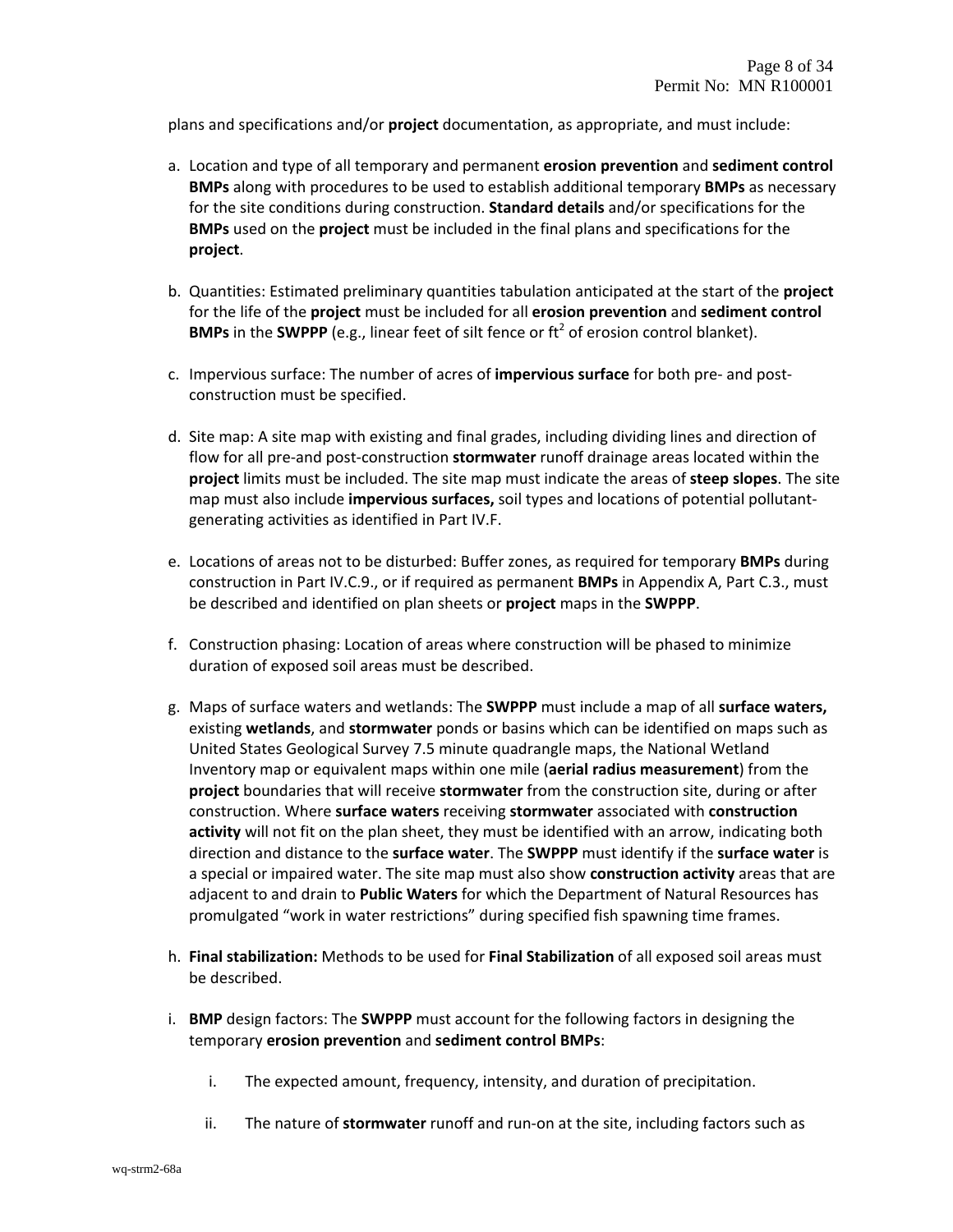expected flow from **impervious surface**s, slopes, and site drainage features.

- iii. If any **stormwater** flow will be channelized at the site, the **Permitte(s)** must design **BMPs** to control both peak flowrates and total **stormwater** volume to minimize erosion at outlets and to minimize downstream channel and streambank erosion.
- iv. The range of soil particle sizes expected to be present on the site.
- j. Soil Management: Methods used to minimize soil compaction and preserve topsoil must be described. Minimizing soil compaction is not required where the function of a specific area of the site dictates that it be compacted.
- k. Maintenance plan: For **projects** that include permanent **stormwater** treatment systems, the **SWPPP** must include a maintenance plan identifying who will be performing future maintenance of the system.
- l. Chemical treatments: Any specific chemicals and the chemical treatment systems that may be used for enhancing the sedimentation process on the site, and how compliance will be achieved with the requirements in Part IV.C.10., must be described.
- m. Documentation of **infeasibility**: If the **Permittee(s)** determine(s) that compliance with the requirement for temporary sediment basins (Part III.C.) is **infeasible** on the **project** site; the **Permittee(s)** must document that determination and the substitute **BMPs** in the **SWPPP**. If **Permittee(s)** cannot obtain right-of-way for the permanent stormwater management system; the **Permittee(s)** must document the infeasibility of obtaining right‐of‐way (Part III.D.)
- 6. Stormwater pollution mitigation measures identified in environmental review or other required review: The **SWPPP** must include any **stormwater** mitigation measures approved as part of a final environmental review document, endangered species review, archeological or other required local, state or federal review conducted for the **project**. For the purposes of this permit provision, mitigation measures means actions necessary to avoid, minimize, or rectify (e.g., repairing, rehabilitating, restoring), reducing, eliminating or compensating for impacts related to: (1) **stormwater** discharges associated with the **project's construction activity**; and (2) **erosion prevention**, **sediment control** and the Permanent **Stormwater** Management System for the **project**.
- 7. Karst areas: The **SWPPP** must identify additional or different measures necessary (e.g. impervious liner in pond bottom) to assure compliance with **surface and groundwater** standards in Minn. R. chs. 7050 and 7060 in karst areas and to ensure protection of drinking water supply management areas (see Minn. R. 4720.5100, subp. 13).
- 8. Impaired Waters and Total Maximum Daily Loads (TMDLs): The **SWPPP** must address the following:
	- a. For **projects** that have a discharge point on the **project** that is within one mile (**aerial radius measurement**) of and which flows to an impaired water, the **Permittee(s)** must identify the impaired water(s) in the **SWPPP**, and whether or not there is a USEPA‐approved TMDL for the pollutant(s) or stressor(s) identified in Appendix A, Part B.10. Unless otherwise notified by the MPCA in writing, the **Permittee(s)'** identification of impaired waters must be based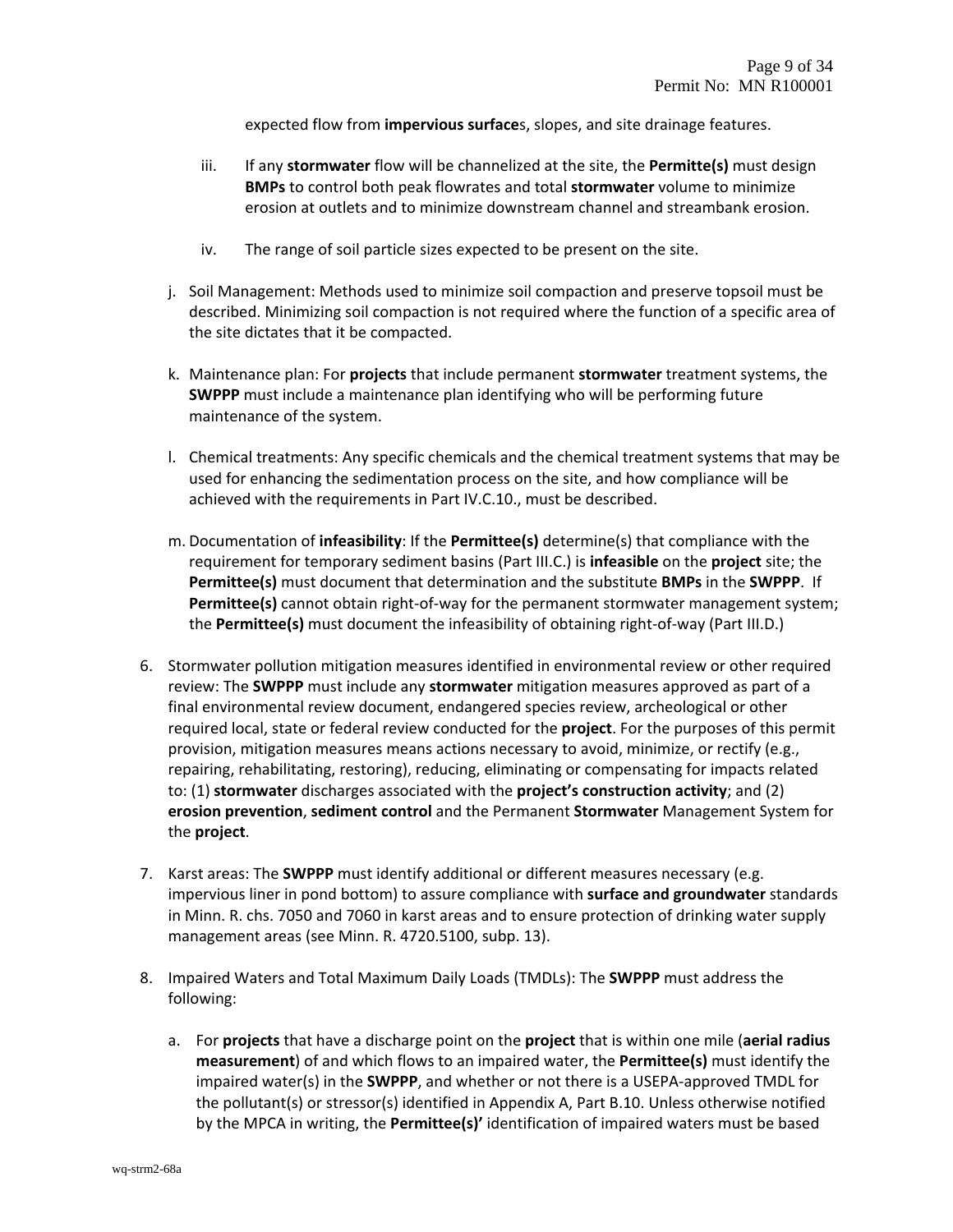on the most recent USEPA approved section 303(d) Clean Water Act list of impaired waters and USEPA approved TMDLs at the time a complete permit application is submitted. The **Permittee(s)'** identification must include those TMDLs, applicable to the **project's stormwater** discharge, that were approved at any time prior to permit application submittal and are still in effect.

b. If the TMDL identifies specific implementation activities regarding construction **stormwater** that would apply to the site discharges, the **Permittee(s)** must include the **BMPs** identified in the TMDL and any other specific construction **stormwater** related implementation activities identified in the TMDL.

### III.B. SWPPP AMENDMENTS

The **Permittee(s)** must amend the **SWPPP** as necessary to include additional requirements, such as additional or modified **BMPs** that are designed to correct problems identified or address situations whenever:

- 1. There is a change in design, construction, operation, maintenance, weather or seasonal conditions that has a significant effect on the discharge of pollutants to **surface waters** or **underground waters**.
- 2. Inspections or investigations by site **owner** or **operators**, USEPA or MPCA officials indicate the **SWPPP** is not effective in eliminating or significantly minimizing the discharge of pollutants to **surface waters** or **underground waters** or that the discharges are causing water quality standard exceedances (e.g., nuisance conditions as defined in Minn. R. 7050.0210, subp. 2).
- 3. The **SWPPP** is not achieving the general objectives of minimizing pollutants in **stormwater** discharges associated with **construction activity**, or the **SWPPP** is not consistent with the terms and conditions of this permit.
- 4. At any time after permit coverage is effective, the MPCA may determine that the **project's stormwater** discharges may cause, have reasonable potential to cause, or contribute to non‐attainment of any applicable water quality standard, or that the **SWPPP** does not incorporate the applicable requirements in Part III.A.8., (Impaired Waters and TMDLs). If a water quality standard changes during the term of this permit, the MPCA will make a determination as to whether a modification of the SWPPP is necessary to address the new standard. If the MPCA makes such determination(s) or any of the determinations in Parts III.B.1.‐3., the MPCA will notify the **Permittee(s)** in writing. In response, the **Permittee(s)** must amend the **SWPPP** to address the identified concerns and submit information requested by the MPCA, which may include an individual permit application. If the MPCA's written notification requires a response, failure to respond within the specified timeframe constitutes a permit violation.

# III.C. TEMPORARY SEDIMENT BASINS

Where ten (10) or more acres of disturbed soil drain to a common location, the **Permittee(s)** must provide a temporary sediment basin to provide treatment to the runoff before it leaves the construction site or enters **surface waters**. A temporary sediment basin may be converted to a permanent basin after construction is complete. The temporary basin is no longer required when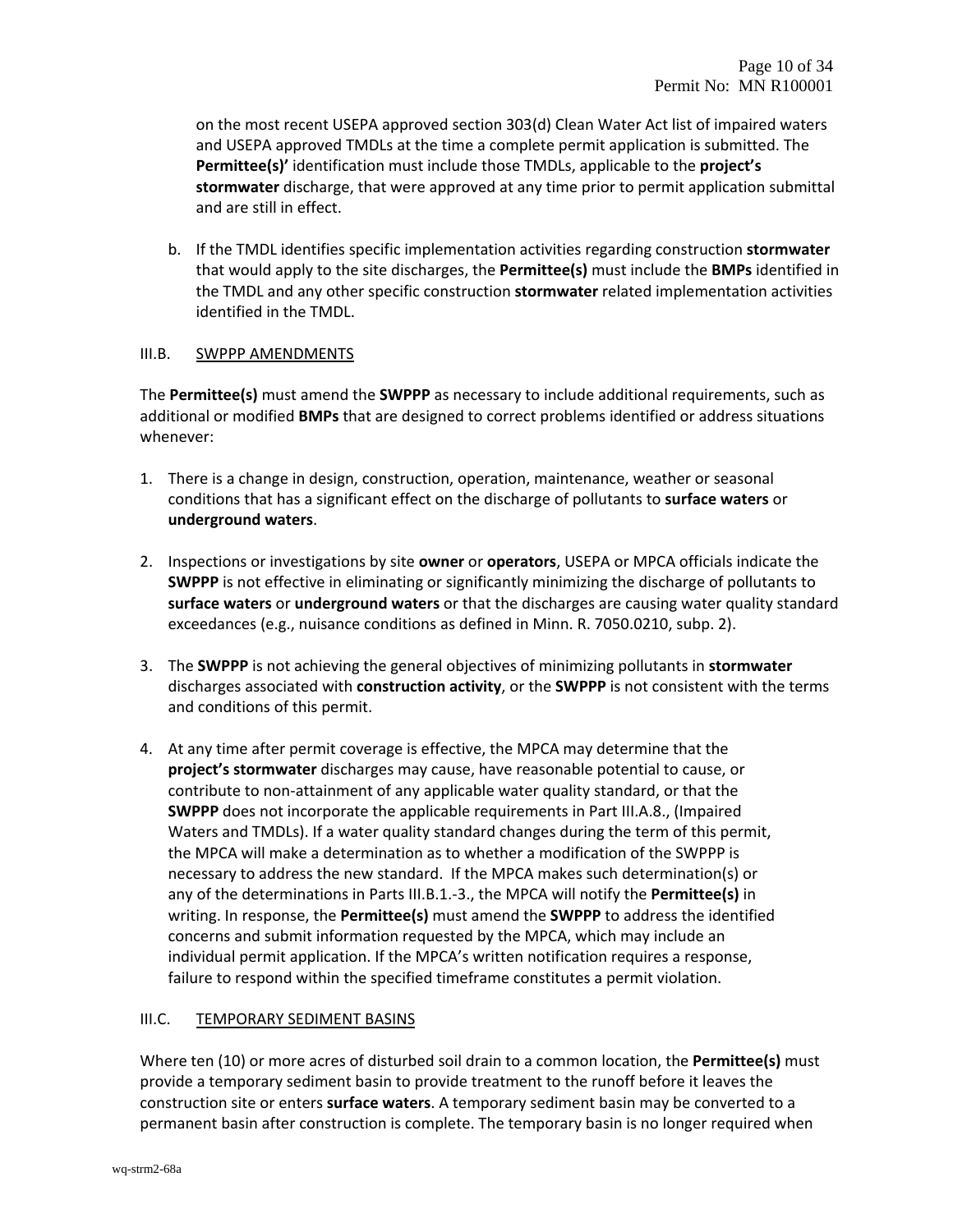permanent cover has reduced the acreage of disturbed soil to less than ten (10) acres draining to a common location. The **Permittee(s)** is/are encouraged, but not required, to install temporary sediment basins where appropriate in areas with **steep slopes** or highly erodible soils even if less than ten (10) acres drains to one area. The basins must be designed and constructed according to the following requirements:

- 1. The basins must provide live storage for a calculated volume of runoff from a two (2)‐year, 24‐ hour storm from each acre drained to the basin, except that in no case shall the basin provide less than 1,800 cubic feet of live storage from each acre drained to the basin.
- 2. Where the calculation in Part III.C.1. has not been performed, a temporary sediment basin providing 3,600 cubic feet of live storage per acre drained to the basin shall be provided for the entire drainage area of the temporary basin.
- 3. Temporary basin outlets must be designed to prevent short-circuiting and the discharge of floating debris. The basin must be designed with the ability to allow complete basin drawdown for maintenance activities, and must include a **stabilized** emergency overflow to prevent failure of pond integrity. The outlet structure must be designed to withdraw water from the surface in order to minimize the discharge of pollutants, except that the use of a surface withdrawal mechanism for discharge of the basin may be temporarily suspended during frozen conditions. **Energy dissipation** must be provided for the basin outlet (see Part IV.B.5.).
- 4. Sediment Basins must be situated outside of surface waters and any buffer zone required under Appendix A.C.3, and must be designed to avoid draining water from **wetlands** unless the impact to the **wetland** is in compliance with the requirements of Appendix A, Part D.
- 5. The temporary basins must be constructed and made operational prior to 10 or more acres of disturbed soil draining to a common location.
- 6. Where a temporary sediment basin meeting the requirements of this part is **infeasible**, equivalent **sediment controls** such as smaller sediment basins, and/or sediment traps, silt fences, vegetative buffer strips, or any appropriate combination of measures are required for all down‐slope boundaries of the construction area and for side‐slope boundaries as dictated by individual site conditions. In determining whether installing a sediment basin is **infeasible**, the **Permittee(s)** must consider public safety and may consider factors such as site soils, slope, and available area on site. This determination of **infeasibility** must be documented in the **SWPPP** per Part III.A.5.m.

# III.D. PERMANENT STORMWATER MANAGEMENT SYSTEM

The **Permittee(s)** shall design the **project** so that all **stormwater** discharged from the **project** during and after **construction activities** does not cause a violation of state water quality standards, including nuisance conditions, erosion in receiving channels or on downslope properties, or a significant adverse impact to **wetlands** caused by inundation or decrease of flow.

The **Permittee(s)** shall construct a permanent stormwater management system meeting the requirements of this Part, or if the **project** is located in a jurisdiction subject to a **NPDES/**SDS Municipal Separate Storm Sewer System (MS4) permit and that permit has established permanent treatment requirements that include volume reduction, the **Permittee(s)** can comply with the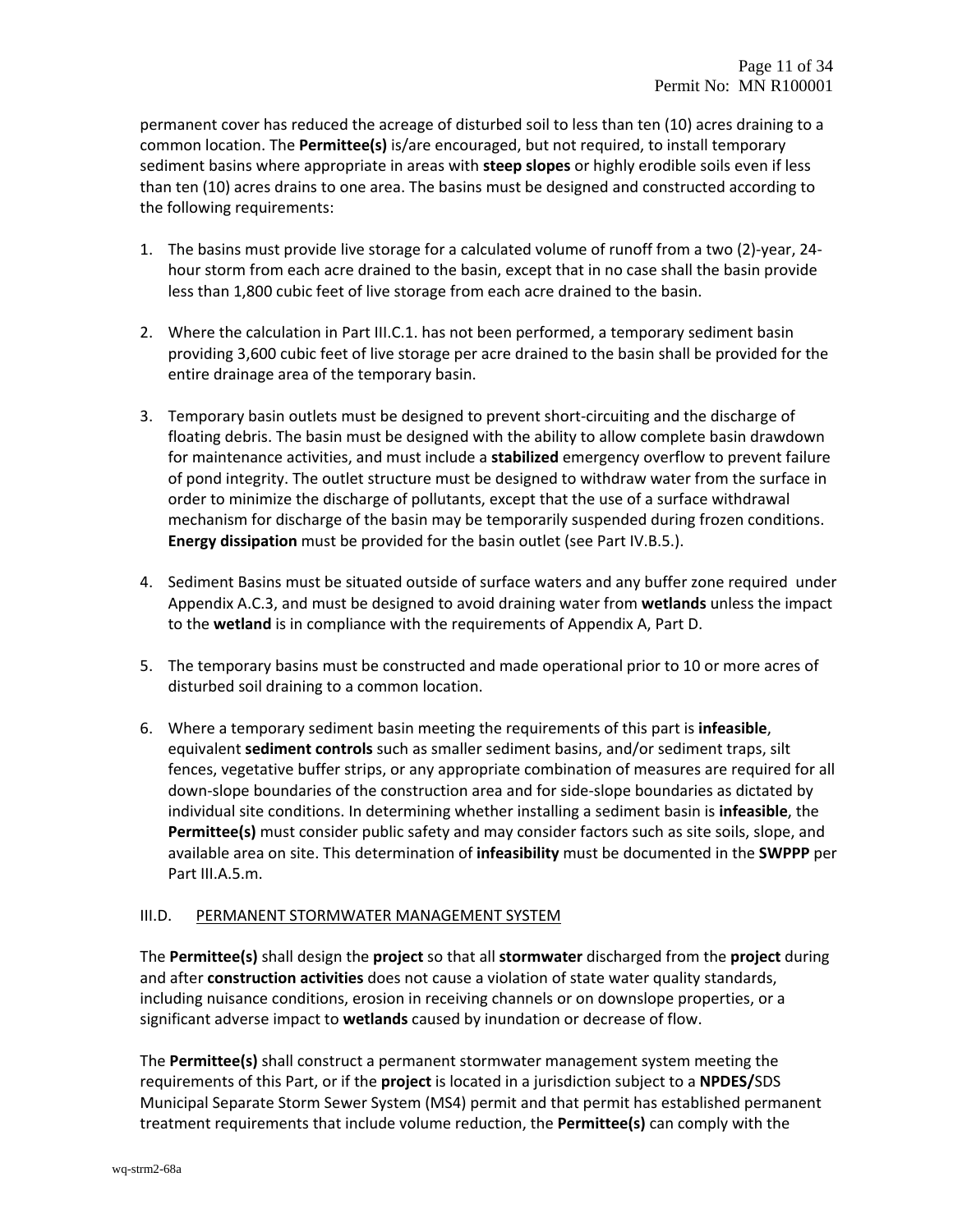permanent treatment requirements established under the MS4 permit in lieu of the permanent treatment requirements of this permit.

Where a **project's** ultimate development replaces vegetation and/or other pervious surfaces with one (1) or more acres of cumulative **impervious surface**, the **Permittee(s)** must design the **project** so that the **water quality volume** of one (1) inch of runoff from the new **impervious surfaces** created by the **project** is retained on site (i.e. infiltration or other volume reduction practices) and not discharged to a **surface water**. For purposes of this part, **surface waters** does not include man‐made drainage systems that convey **stormwater** to a compliant permanent **stormwater** management system.

For those **projects** where infiltration is prohibited (see Part III.D.1.j.), the **Permittee(s)** shall consider other methods of volume reduction and the **water quality volume** (or remainder of the **water quality volume** if some volume reduction is achieved) must be treated by a wet sedimentation basin, filtration system, regional ponding or equivalent methods prior to the discharge of **stormwater** to **surface waters**.

Where the proximity to bedrock precludes the installation of any of the permanent **stormwater** management practices outlined in Part III.D., other treatment, such as grassed swales, filtration systems, smaller ponds, or grit chambers, is required prior to the discharge of **stormwater** to **surface waters**.

For work on linear **projects** with lack of right‐of‐way where the **Permittee(s)** cannot obtain an easement or other permission for property needed to install treatment systems capable of treating the entire **water quality volume** on site, the **Permittee(s)** must maximize the **water quality volume** that can be treated prior to discharge to **surface waters**. Treatment can be provided through other methods or combination of methods such as grassed swales, filtration systems, smaller ponds, or grit chambers, prior to discharge to **surface waters**. A reasonable attempt must be made to obtain right‐of‐way during the **project** planning process. Documentation of these attempts must be in the **SWPPP** per Part III.A.5.m. in the section addressing **infeasibility**.

When constructing any of the permanent **stormwater** management systems in this part, the **Permittee(s)** must incorporate the following design parameters:

- 1. Infiltration/Filtration
	- a. Infiltration/Filtration options include but are not limited to: infiltration basins, infiltration trenches, rainwater gardens, sand filters, organic filters, bioretention areas, natural or enhanced swales, dry storage ponds with underdrain discharge, off‐line retention areas, and natural depressions. Infiltration must be used only as appropriate to the site and land uses. The method selected by the **Permittee(s)** must remove settleable solids, floating materials, and oils and grease from the runoff to the maximum extent practicable before runoff enters the infiltration/filtration system. Filtration systems must be designed to remove at least 80 percent of total suspended solids. When designing the system the **Permittee(s)** must evaluate the impact of constructing an infiltration practice on existing hydrologic features (e.g., existing **wetlands**) and the system must be designed to maintain pre‐existing conditions (e.g., do not breach a perched water table that is supporting a **wetland**). For a discussion of potential **stormwater** hotspots, groundwater warnings, design measures, maintenance considerations or other retention, detention, and treatment devices, see the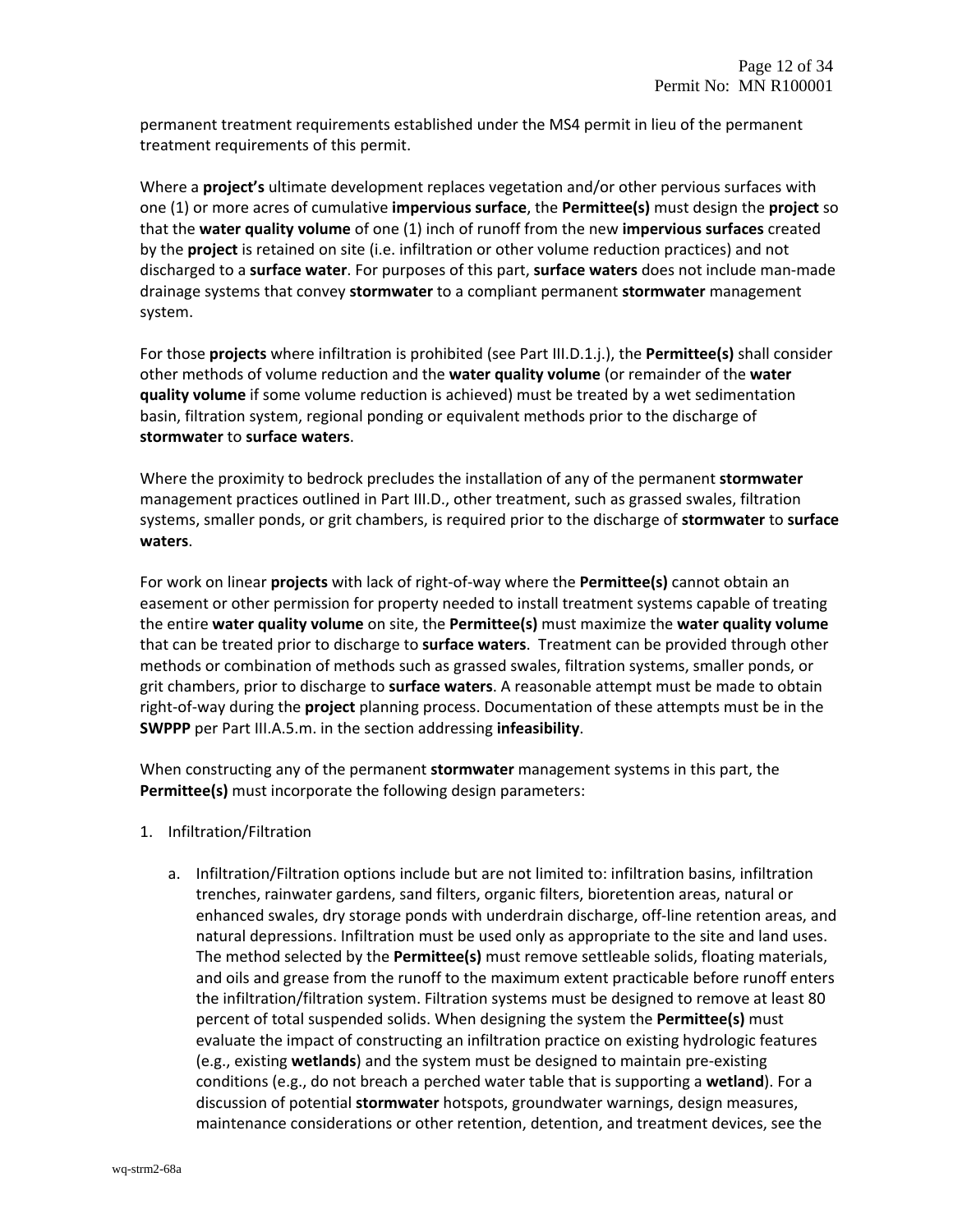**Minnesota Stormwater Manual** found on the MPCA's website.

- b. Infiltration systems must not be excavated to final grade until the contributing drainage area has been constructed and fully **stabilized** unless rigorous erosion prevention and sediment controls are provided (Part III.D.1.c.).
- c. When an infiltration system is excavated to final grade (or within three (3) feet of final grade), the **Permittee(s)** must employ rigorous **erosion prevention** and **sediment controls** (e.g., diversion berms) to keep sediment and runoff completely away from the infiltration area. The area must be staked off and marked so that heavy construction vehicles or equipment will not compact the soil in the proposed infiltration area.
- d. To prevent clogging of the infiltration or filtration system, the **Permittee(s)** must use a pretreatment device such as a vegetated filter strip, small sedimentation basin, or water quality inlet (e.g., grit chamber) to settle particulates before the **stormwater** discharges into the infiltration or filtration system.
- e. The **Permittee(s)** must design infiltration or filtration systems that provide a **water quality volume** (calculated as an instantaneous volume) of one (1) inch of runoff (or one (1) inch minus the volume of **stormwater** treated by another system on the site) from the new impervious surfaces created by the **project**.
- f. The **Permittee(s)** must design the infiltration/filtration system to discharge the **water quality volume** routed to the system through the soil surface or filter media within 48 hours or less. Additional flows that cannot be infiltrated or filtered within 48 hours must be routed to bypass the system through a **stabilized** discharge point. The **Permittee(s)** must design the infiltration system to provide a means to visually verify that the system is discharging through the soil surface or filter media within 48 hours or less.
- g. The **Permittee(s)** shall employ appropriate on‐site testing consistent with the recommendations found in the **Minnesota Stormwater Manual** to verify soil type and to ensure a minimum of three (3) feet of separation from the seasonally **saturated soils** (or from bedrock) and the bottom of the proposed infiltration/filtration system.
- h. The **Permittee(s)** must ensure filtration systems with less than three (3) feet of separation from seasonally **saturated soils** or from bedrock are constructed with an impermeable liner.
- i. The **Permittee(s)** must design adequate maintenance access (typically eight (8) feet wide).
- j. Infiltration is prohibited when the infiltration system will be constructed in:
	- i. Areas that receive discharges from vehicle fueling and maintenance.
	- ii. Areas with less than three (3) feet of separation distance from the bottom of the infiltration system to the elevation of the seasonally **saturated soils** or the top of bedrock.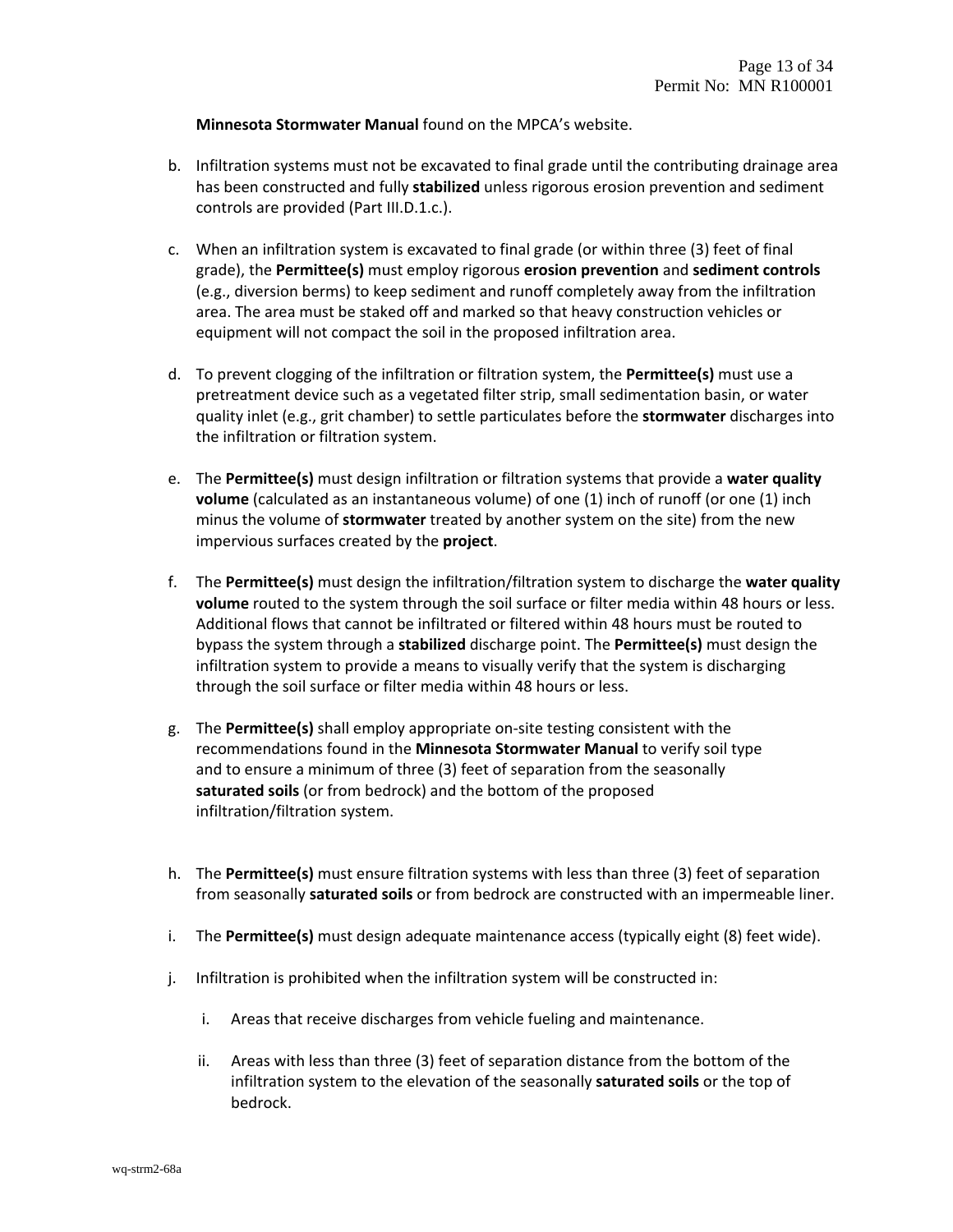- iii. Areas that receive discharges from industrial facilities which are not authorized to infiltrate industrial **stormwater** under an **NPDES/**SDS Industrial Stormwater Permit issued by the MPCA.
- iv. Areas where high levels of contaminants in soil or groundwater will be mobilized by the infiltrating **stormwater.**
- v. Areas of predominately Hydrologic Soil Group D (clay) soils unless allowed by a local unit of government with a current MS4 permit.
- vi. Areas within 1,000 feet up‐gradient, or 100 feet down‐gradient of active karst features unless allowed by a local unit of government with a current MS4 permit.
- vii. Areas within a Drinking Water Supply Management Area (DWSMA) as defined in Minn. R. 4720.5100, subp. 13., unless allowed by a local unit of government with a current MS4 permit.
- viii. Areas where soil infiltration rates are more than 8.3 inches per hour unless soils are amended to slow the infiltration rate below 8.3 inches per hour or as allowed by a local unit of government with a current MS4 permit.
- 2. Wet Sedimentation Basin
	- a. The **Permitte(s)** must design the basin to have a permanent volume of 1,800 cubic feet of storage below the outlet pipe for each acre that drains to the basin. The basin's permanent volume must reach a minimum depth of at least three (3) feet and must have no depth greater than 10 feet. The basin must be configured such that scour or resuspension of solids is minimized.
	- b. The **Permittee(s)** must design basins to provide live storage for a **water quality volume** (calculated as an instantaneous volume) of one (1) inch of runoff (or one (1) inch minus the volume of **stormwater** treated by another system on the site) from the new impervious surfaces created by the **project**.
	- c. The **Permittee(s)** must design basin outlets such that the **water quality volume** is discharged at no more than 5.66 cubic feet per second (cfs) per acre of surface area of the pond.
	- d. The **Permittee(s)** must design basin outlets to prevent short‐circuiting and the discharge of floating debris. Basin outlets must have **energy dissipation**.
	- e. The **Permittee(s)** must design the basin to include a **stabilized** emergency overflow to accommodate storm events in excess of the basin's hydraulic design.
	- f. The **Permittee(s)** must design adequate maintenance access (typically eight (8) feet wide).
	- g. The **Permittee(s)** must design sediment Basins to be situated outside of **surface waters** and any buffer zone required under Appendix A, Part C.3. and they must be designed to avoid draining water from **wetlands** unless the impact to the **wetland** is in compliance with the requirements of Appendix A, Part D.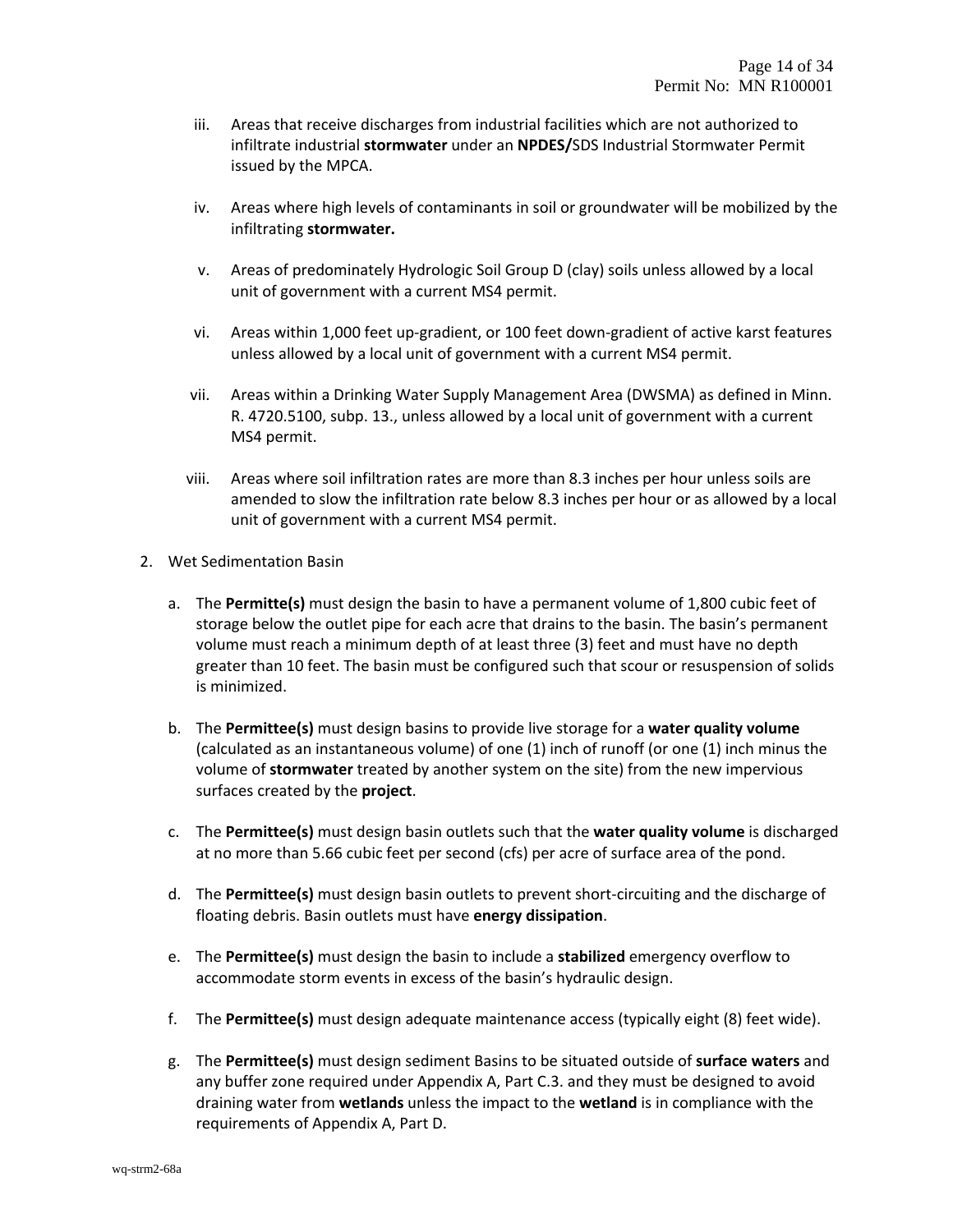# 3. Regional Ponds

When the entire **water quality volume** cannot be retained onsite, the **Permittee(s)** can use or create regional ponds provided that they are constructed ponds, not a natural **wetland** or water body, (**wetlands** used as regional ponds must be mitigated for, see Appendix A, Part D) and designed in accordance with this permit's design requirements (Part III.D.2.) for all water from **impervious surfaces** that reach the pond. **Permittee(s)** shall not construct regional ponds in **wetlands**, regardless of their condition, quality or designation by local plans, unless the mitigative sequence in Appendix A, Part D. of this permit has been completed. There must be no significant degradation of the waterways between the **project** and the regional pond. The **owner** must obtain written authorization from the applicable local governmental unit (LGU) or private entity that owns and maintains the regional pond. The LGU's or private entity's written authorization must identify that the regional pond will discharge the **water quality volume** (one (1) inch of runoff from the impervious watershed area) at no more than 5.66 cfs per acre of surface area of the pond. The **owner** must include the LGU's or private entities' written authorization in the **SWPPP**. The LGU's or private entity's written authorization must be obtained before the **owner** finalizes the **SWPPP** and before any application for this permit is made to the MPCA.

### III.E RECORD RETENTION

The **SWPPP** (original or copies) including, all changes to it, and inspections and maintenance records must be kept at the site during construction by the **Permittee(s)** who has/have operational control of that portion of the site. The **SWPPP** can be kept in either the field office or in an on‐site vehicle during normal working hours.

All **owner(s)** must keep the following records on file for three (3) years after submittal of the **NOT** as outlined in Part II.C. This does not include any records after submittal of the **NOT**.

- 1. The final SWPPP
- 2. Any other **stormwater** related permits required for the **project**
- 3. Records of all inspection and maintenance conducted during construction (Part IV.E. Inspections and Maintenance)
- 4. All permanent operation and maintenance agreements that have been implemented, including all right‐of‐way, contracts, covenants and other binding requirements regarding perpetual maintenance and
- 5. All required calculations for design of the temporary and permanent **Stormwater** Management Systems.

# III.F. TRAINING REQUIREMENTS

The **Permittee(s)** shall ensure the following individuals identified in this part have been trained in accordance with this Permit's training requirements.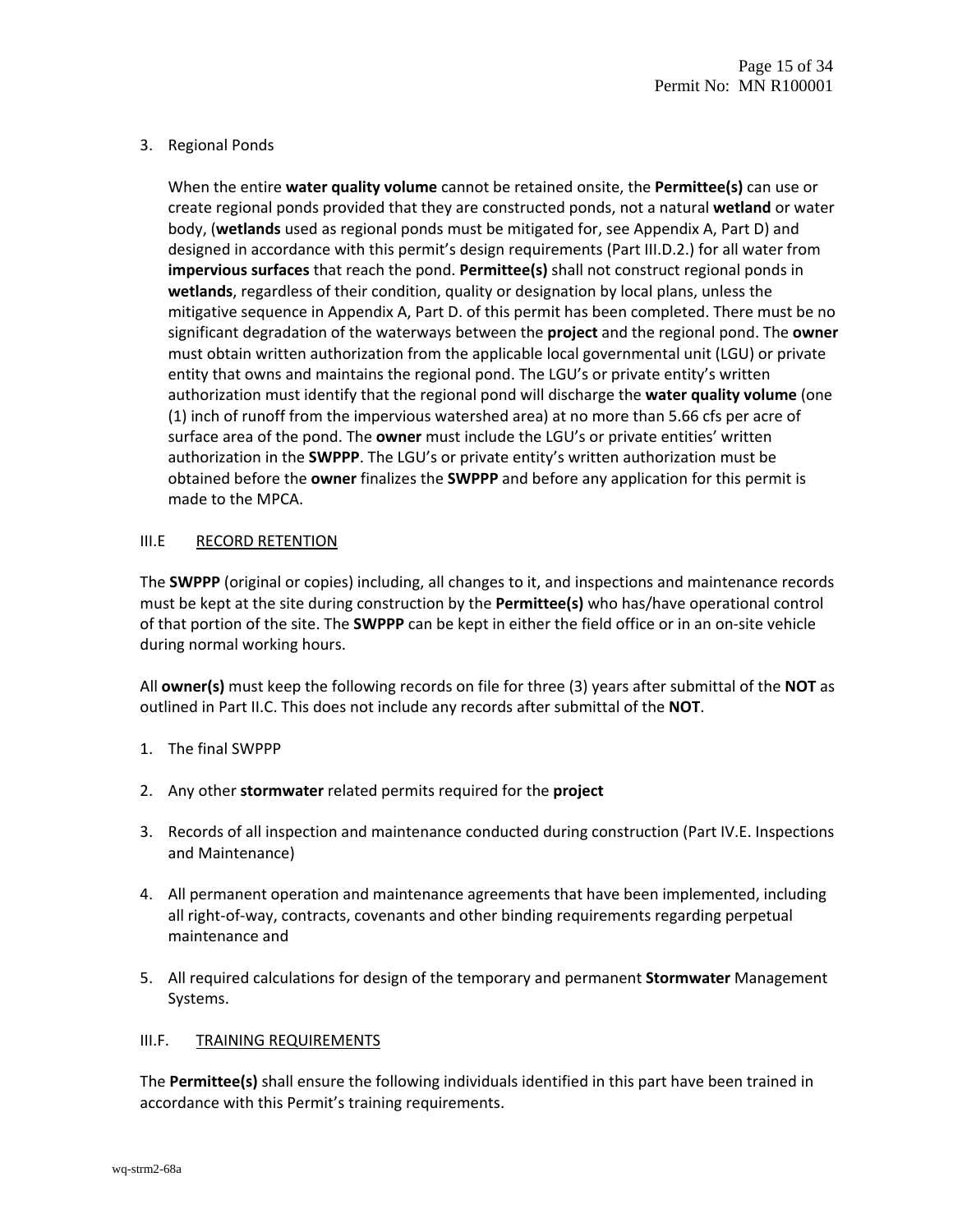- 1. Who must be trained:
	- a. Individual(s) preparing the **SWPPP** for the **project**
	- b. Individual(s) overseeing implementation of, revising, and amending the **SWPPP** and individual(s) performing inspections as required in Part IV.E. One of these individual(s) must be available for an onsite inspection within 72 hours upon request by the MPCA.
	- c. Individual(s) performing or supervising the installation, maintenance and repair of **BMPs**. At least one individual on a **project** must be trained in these job duties.
- 2. Training content: The content and extent of training must be commensurate with the individual's job duties and responsibilities with regard to activities covered under this permit for the **project**. At least one individual present on the permitted **project** site (or available to the **project** site in 72 hours) must be trained in the job duties described in Part III.F.1.b. and Part III.F.1.c.
- 3. The **Permittee(s)** shall ensure that the individuals are trained by local, state, federal agencies, professional organizations, or other entities with expertise in **erosion prevention**, **sediment control,** permanent **stormwater** management and the Minnesota **NPDES**/SDS Construction Stormwater Permit. An update refresher‐training must be attended every three (3) years starting three (3) years from the issuance date of this permit.

#### **PART IV. CONSTRUCTION ACTIVITY REQUIREMENTS**

#### IV.A. STORMWATER POLLUTION PREVENTION PLAN

The **Permittee(s)** must implement the **SWPPP** and the requirements of this part. The **BMPs** identified in the **SWPPP** and in this permit must be selected, installed, and maintained in an appropriate and functional manner that is in accordance with relevant manufacturer specifications and accepted engineering practices.

#### IV.B. EROSION PREVENTION PRACTICES

- 1. The **Permittee(s)** must plan for and implement appropriate **BMPs** such as construction phasing, vegetative buffer strips, horizontal slope grading, inspection and maintenance of Part IV.E. and other construction practices that minimize erosion as necessary to comply with this permit and protect **waters of the state**. The location of areas not to be disturbed must be delineated (e.g., with flags, stakes, signs, silt fence etc.) on the **project** site before work begins. The **Permittee(s)** must minimize the need for disturbance of portions of the **project** that have **steep slopes**. For those sloped areas which must be disturbed, the **Permittee(s)** must use techniques such as phasing and **stabilization** practices designed for **steep slopes** (e.g., slope draining and terracing).
- 2. The **Permittee(s)** must **stabilize** all exposed soil areas (including stockpiles). **Stabilization** must be **initiated immediately** to limit soil erosion whenever any **construction activity** has permanently or temporarily ceased on any portion of the site and will not resume for a period exceeding 14 calendar days. **Stabilization** must be completed no later than 14 calendar days after the **construction activity** in that portion of the site has temporarily or permanently ceased. For **Public Waters** that the Minnesota Department of Natural Resources has promulgated "work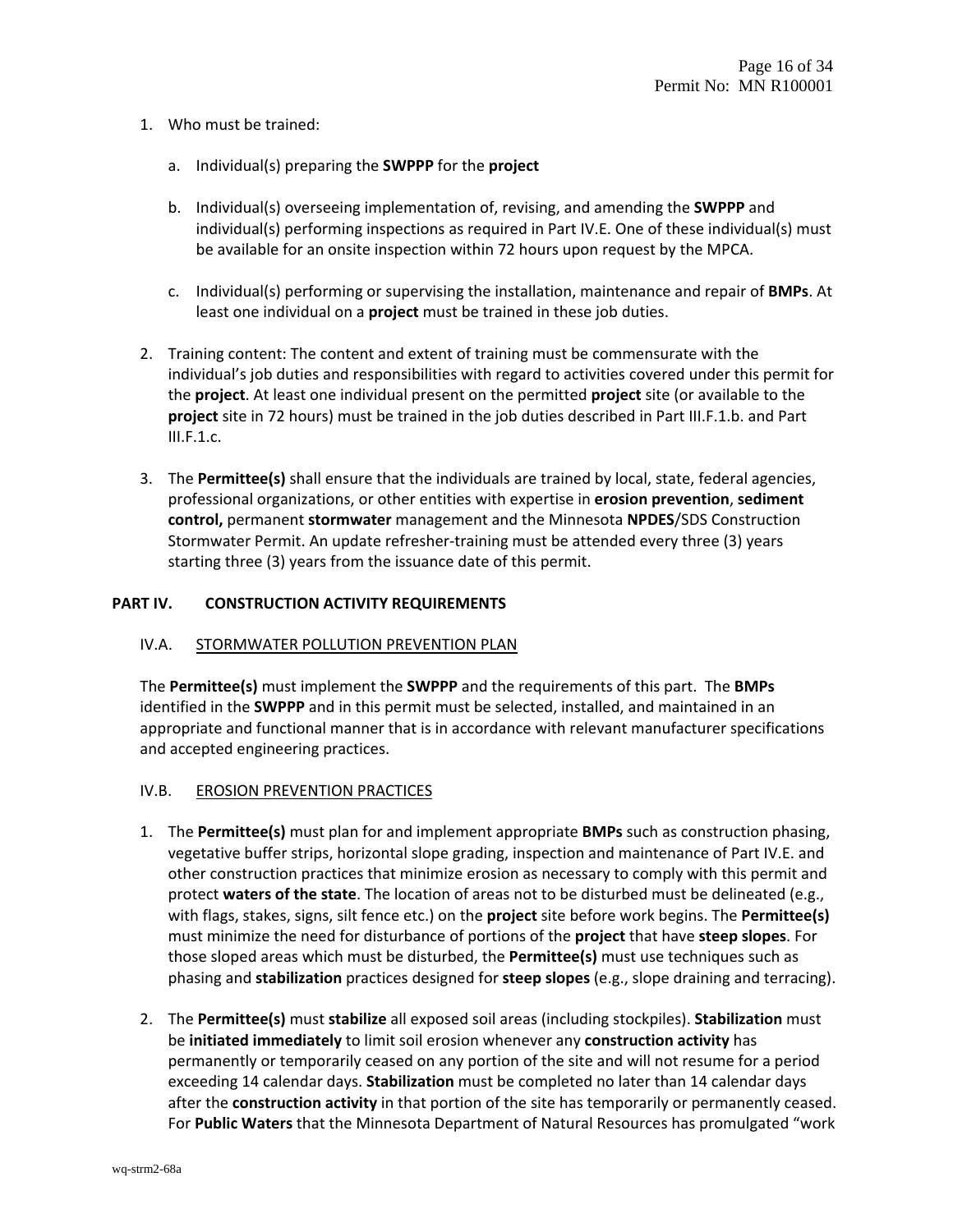in water restrictions" during specified fish spawning time frames, all exposed soil areas that are within 200 feet of the water's edge, and drain to these waters must complete the **stabilization** activities within 24 hours during the restriction period. Temporary stockpiles without significant silt, clay or organic components (e.g., clean aggregate stockpiles, demolition concrete stockpiles, sand stockpiles) and the constructed base components of roads, parking lots and similar surfaces are exempt from this requirement but must be in compliance with Part IV.C.5.

- 3. If using **stormwater** conveyance channels ,the **Permittee(s)** must design the channels to route water around unstabilized areas on the site and to reduce erosion, unless **infeasible**. The **Permittee(s)** must use erosion controls and velocity dissipation devices such as check dams, sediment traps, riprap, or grouted riprap at outlets within and along the length of any constructed **stormwater** conveyance channel, and at any outlet, to provide a non‐erosive flow velocity, to minimize erosion of channels and their embankments, outlets, adjacent stream banks, slopes, and downstream waters during discharge conditions.
- 4. The **Permittee(s)** must **stabilize** the **normal wetted perimeter** of any temporary or permanent drainage ditch or swale that drains water from any portion of the construction site, or diverts water around the site, within 200 lineal feet from the property edge, or from the point of discharge into any **surface water**. **Stabilization** of the last 200 lineal feet must be completed within 24 hours after connecting to a **surface water** or property edge.

The **Permittee(s)** shall complete **stabilization** of the remaining portions of any temporary or permanent ditches or swales within 14 calendar days after connecting to a **surface water** or property edge and construction in that portion of the ditch has temporarily or permanently ceased.

Temporary or permanent ditches or swales that are being used as a sediment containment system during construction (with properly designed rock‐ditch checks, bio rolls, silt dikes, etc.) do not need to be **stabilized** during the temporary period of its use as a sediment containment system. These areas must be **stabilized** within 24 hours after no longer being used as a sediment containment system.

Applying mulch, hydromulch, tackifier, polyacrylamide or similar **erosion prevention** practices is not acceptable **stabilization** in any part of a temporary or permanent drainage ditch or swale.

- 5. Pipe outlets must be provided with temporary or permanent **energy dissipation** within 24 hours after connection to a **surface water**.
- 6. Unless **infeasible** due to lack of pervious or vegetated areas, the **Permittee(s)** must direct discharges from **BMPs** to vegetated areas of the site (including any **natural buffers)** in order to increase sediment removal and maximize **stormwater** infiltration. The **Permittee(s)** must use velocity dissipation devices if necessary to prevent erosion when directing **stormwater** to vegetated areas.

# IV.C. SEDIMENT CONTROL PRACTICES

1. The **Permittee(s)** must employ **Sediment control** practices as necessary to minimize sediment from entering **surface waters**, including curb and gutter systems and storm sewer inlets.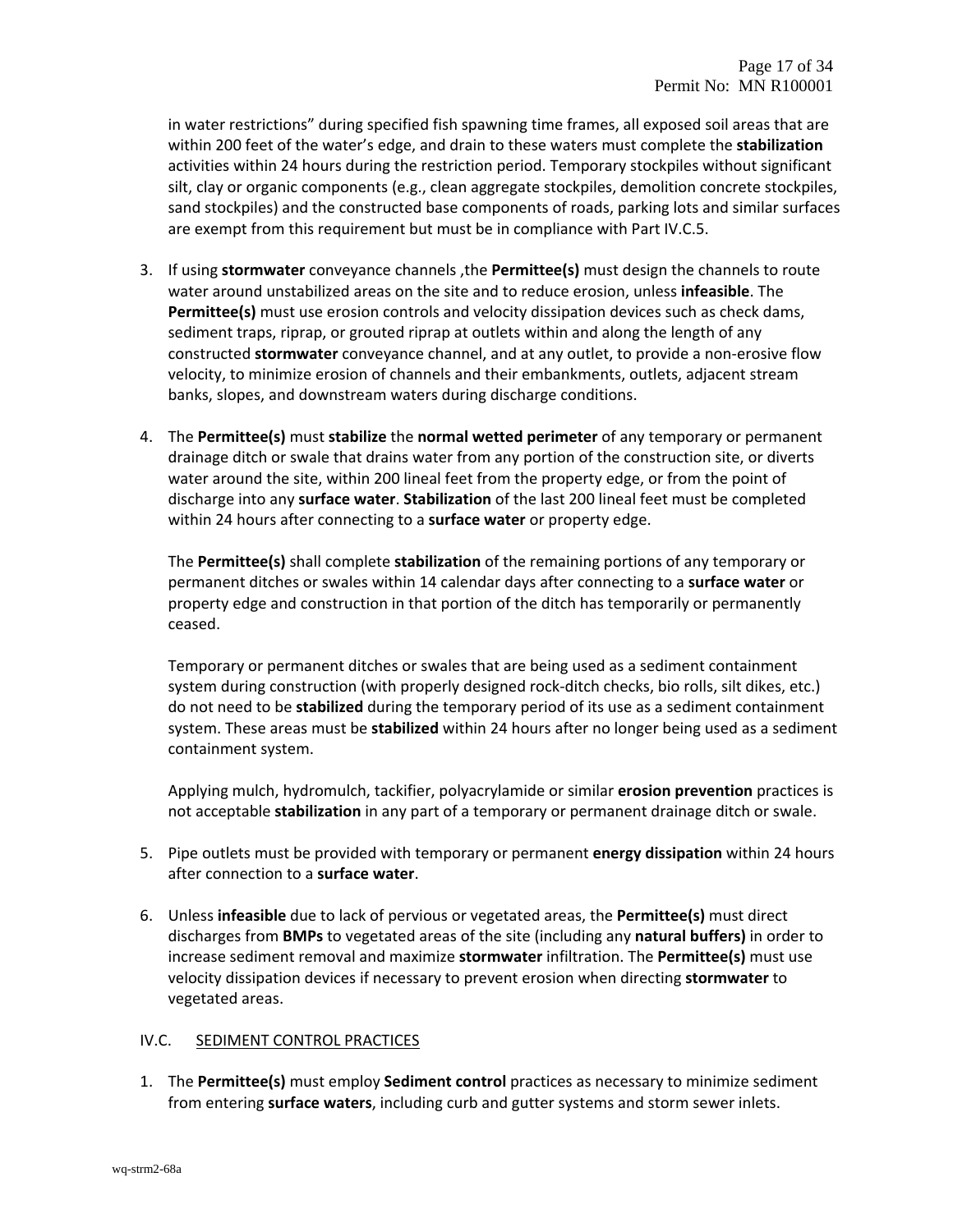- a. Temporary or permanent drainage ditches and sediment basins that are designed as part of a sediment containment system (e.g., ditches with rock‐check dams) require **sediment control** practices only as appropriate for site conditions.
- b. If the down gradient **sediment controls** are overloaded (based on frequent failure or excessive maintenance requirement), the **Permittee(s)** must install additional upgradient **sediment control** practices or redundant **BMPs** to eliminate the overloading, and the **SWPPP** must be amended to identify these additional practices as required in Part III.B 1.‐3.
- 2. **Sediment control** practices must be established on all down gradient perimeters and be located upgradient of any buffer zones. The perimeter **sediment control** practice must be in place before any upgradient land‐disturbing activities begin. These practices shall remain in place until **Final Stabilization** has been established in accordance with Part IV.G. A floating silt curtain placed in the water is not a **sediment control BMP** to satisfy perimeter control requirements in this part except when working on a shoreline and below the waterline. In those cases, a floating silt curtain can be used as a perimeter control practice if the floating silt curtain is installed as close to shore as possible. Immediately after the short term construction activity (e.g. installation of rip rap along the shoreline) in that area is complete, an upland perimeter control practice must be installed if exposed soils still drain to the surface water..
- 3. The **Permittee(s)** shall re‐install all **sediment control** practices that have been adjusted or removed to accommodate short‐term activities such as clearing or grubbing, or passage of vehicles, immediately after the short‐term activity has been completed. The **Permittee(s)** shall complete any short‐term activity that requires removal of **sediment control** practices as quickly as possible. The **Permittee(s)** must re‐install **sediment control** practices before the next precipitation event even if the short‐term activity is not complete.
- 4. All storm drain inlets must be protected by appropriate **BMPs** during construction until all sources with potential for discharging to the inlet have been **stabilized**. Inlet protection may be removed for a particular inlet if a specific safety concern (street flooding/freezing) has been identified by the **Permittee(s)** or the jurisdictional authority (e.g., city/county/township/MnDOT engineer).The **Permittee(s)** must document the need for removal in the **SWPPP.**
- 5. Temporary soil stockpiles must have silt fence or other effective **sediment controls**, and cannot be placed in any **natural buffers** or **surface waters**, including **stormwater** conveyances such as curb and gutter systems, or conduits and ditches unless there is a bypass in place for the **stormwater.**
- 6. Where vehicle traffic leaves any part of the site (or onto paved roads within the site):
	- a. The **Permittee(s)** must install a vehicle tracking **BMP** to minimize the track out of sediment from the construction site. Examples of vehicle tracking **BMPs** include (but are not limited to) rock pads, mud mats, slash mulch, concrete or steel wash racks, or equivalent systems.
	- b. The **Permittee(s)** must use street sweeping if such vehicle tracking **BMPs** are not adequate to prevent sediment from being tracked onto the street (see Part IV.E.5.d.).
- 7. The **Permittee(s)** must install temporary sedimentation basins as required in Part III.C. of this permit.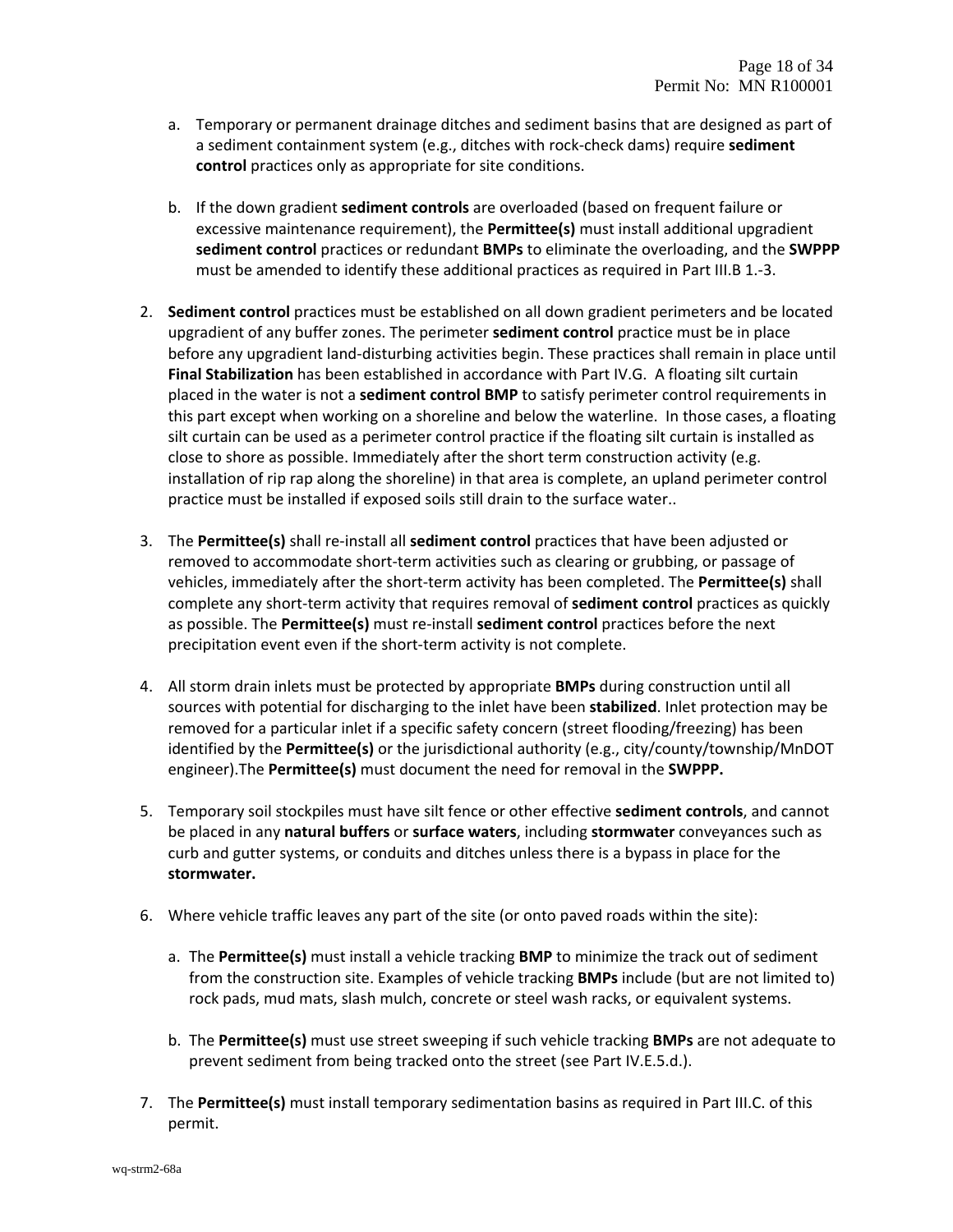- 8. The **Permittee(s)** must minimize soil compaction and, unless **infeasible**, preserve topsoil. Minimizing soil compaction is not required where the function of a specific area of the site dictates that it be compacted.
- 9. The **Permittee(s)** must preserve a 50 foot **natural buffer** or (if a buffer is **infeasible** on the site) provide redundant **sediment controls** when a **surface water** is located within 50 feet of the **project's** earth disturbances and stormwater flows to the **surface water**. **Natural buffers** are not required adjacent to road ditches, judicial ditches, county ditches, **stormwater** conveyance channels, storm drain inlets, and sediment basins. The **Permittee(s)** is/are not required to enhance the quality of the vegetation that already exists in the buffer or provide vegetation if none exist. However, **Permittee(s)** can improve the natural buffer with vegetation.
- 10. If the **Permittee(s)** intend to use polymers, flocculants, or other sedimentation treatment chemicals on the **project** site, the **Permittee(s)** must comply with the following minimum requirements:
	- a. The **Permittee(s)** must use conventional erosion and **sediment controls** prior to chemical addition to ensure effective treatment. Chemicals may only be applied where treated **stormwater** is directed to a **sediment control** system which allows for filtration or settlement of the floc prior to discharge.
	- b. Chemicals must be selected that are appropriately suited to the types of soils likely to be exposed during construction, and to the expected turbidity, pH, and flow rate of **stormwater** flowing into the chemical treatment system or area.
	- c. Chemicals must be used in accordance with accepted engineering practices, and with dosing specifications and sediment removal design specifications provided by the manufacturer or provider/supplier of the applicable chemicals.

# IV.D. DEWATERING AND BASIN DRAINING

1. The **Permittee(s)** must discharge turbid or sediment‐laden waters related to **dewatering** or basin draining (e.g., pumped discharges, trench/ditch cuts for drainage) to a temporary or permanent sedimentation basin on the **project** site unless **infeasible**. The **Permittee(s)** may discharge from the temporary or permanent sedimentation basins to **surface waters** if the basin water has been visually checked to ensure adequate treatment has been obtained in the basin and that nuisance conditions (see Minn. R. 7050.0210, subp. 2) will not result from the discharge. If the water cannot be discharged to a sedimentation basin prior to entering the **surface water**, it must be treated with the appropriate **BMPs**, such that the discharge does not adversely affect the receiving water or downstream properties. If the **Permittee(s)** must discharge water that contains oil or grease, the **Permittee(s)** must use an oil‐water separator or suitable filtration device (e.g. cartridge filters, absorbents pads) prior to discharging the water. The **Permittee(s)** must ensure that discharge points are adequately protected from erosion and scour. The discharge must be dispersed over natural rock riprap, sand bags, plastic sheeting, or other accepted **energy dissipation** measures.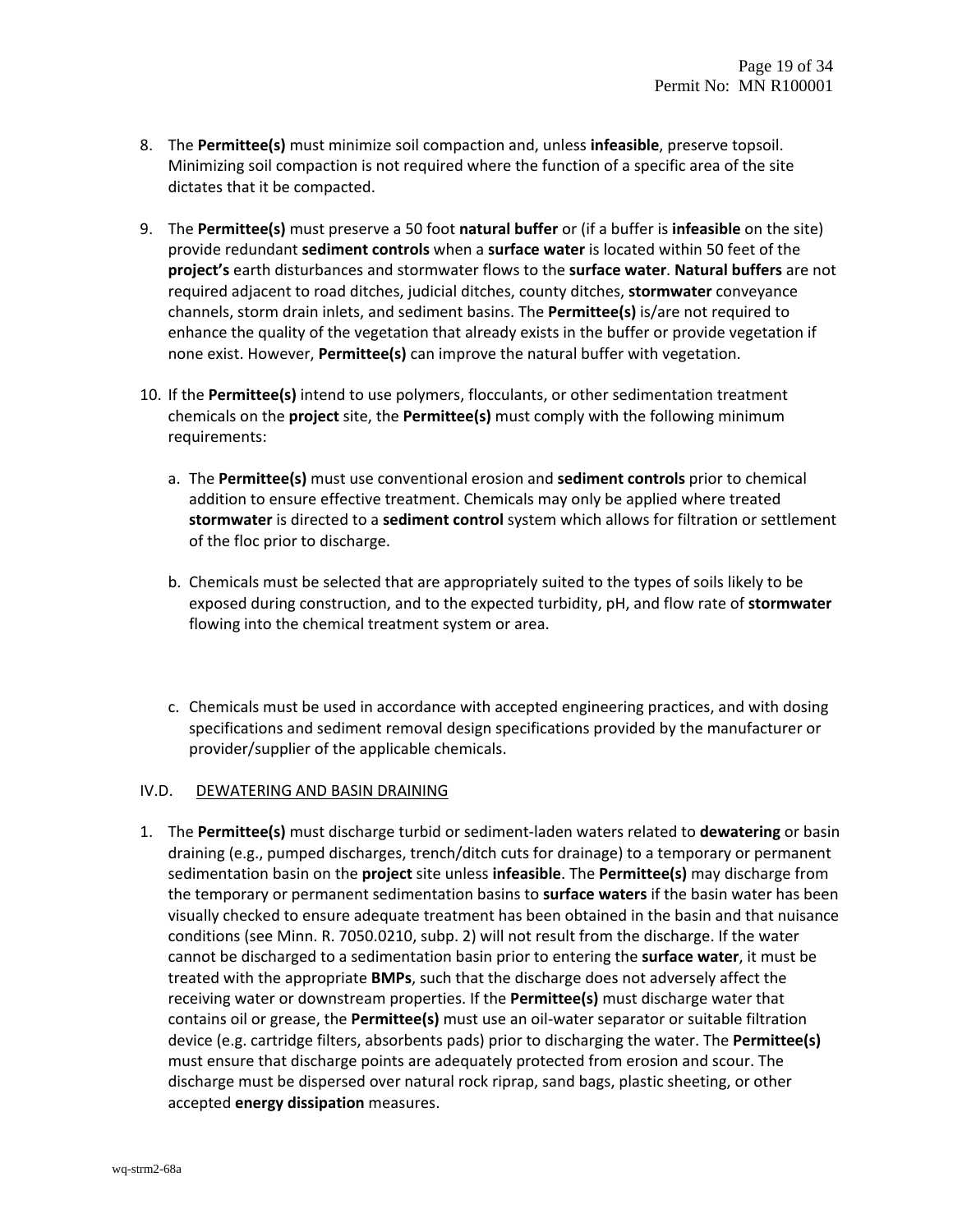- 2. All water from **dewatering** or basin‐draining activities must be discharged in a manner that does not cause nuisance conditions, erosion in receiving channels or on downslope properties, or inundation in **wetlands** causing significant adverse impact to the **wetland.**
- 3. If the **Permittee(s)** is/are using filters with backwash water, the **Permittee(s)** must haul the backwash water away for disposal, return the backwash water to the beginning of the treatment process, or incorporate the backwash water into the site in a manner that does not cause erosion. The Permittee(s) may discharge backwash water to the sanitary sewer if permission is granted by the sanitary sewer authority. The **Permittee(s)** must replace and clean the filter media used in **dewatering** devices when required to retain adequate function.

### IV.E. INSPECTIONS AND MAINTENANCE

- 1. The **Permittee(s)** must ensure that a trained person (as identified in Part III.A.3.a.) will routinely inspect the entire construction site at least once every seven (7) days during active construction and within 24 hours after a rainfall event greater than 0.5 inches in 24 hours. Following an inspection that occurs within 24 hours after a rainfall event, the next inspection must be conducted within seven (7) days after the rainfall event.
- 2. All inspections and maintenance conducted during construction must be recorded within 24 hours in writing and these records must be retained with the **SWPPP** in accordance with Part III.E. Records of each inspection and maintenance activity shall include:
	- a. Date and time of inspections
	- b. Name of person(s) conducting inspections
	- c. Findings of inspections, including the specific location where corrective actions are needed
	- d. Corrective actions taken (including dates, times, and party completing maintenance activities)
	- e. Date and amount of all rainfall events greater than 1/2 inch (0.5 inches) in 24 hours. Rainfall amounts must be obtained by a properly maintained rain gauge installed onsite, a weather station that is within 1 mile of your location or a weather reporting system that provides site specific rainfall data from radar summaries.
	- f. If any discharge is observed to be occurring during the inspection, a record of all points of the property from which there is a discharge must be made, and the discharge should be described (i.e., color, odor, floating, settled, or suspended solids, foam, oil sheen, and other obvious indicators of pollutants) and photographed.
	- g. Any amendments to the **SWPPP** proposed as a result of the inspection must be documented as required in Part III.B. within seven (7) calendar days.
- 3. Inspection frequency adjustment
	- a. Where parts of the **project** site have **permanent cover**, but work remains on other parts of the site, the **Permittee(s)** may reduce inspections of the areas with **permanent cover** to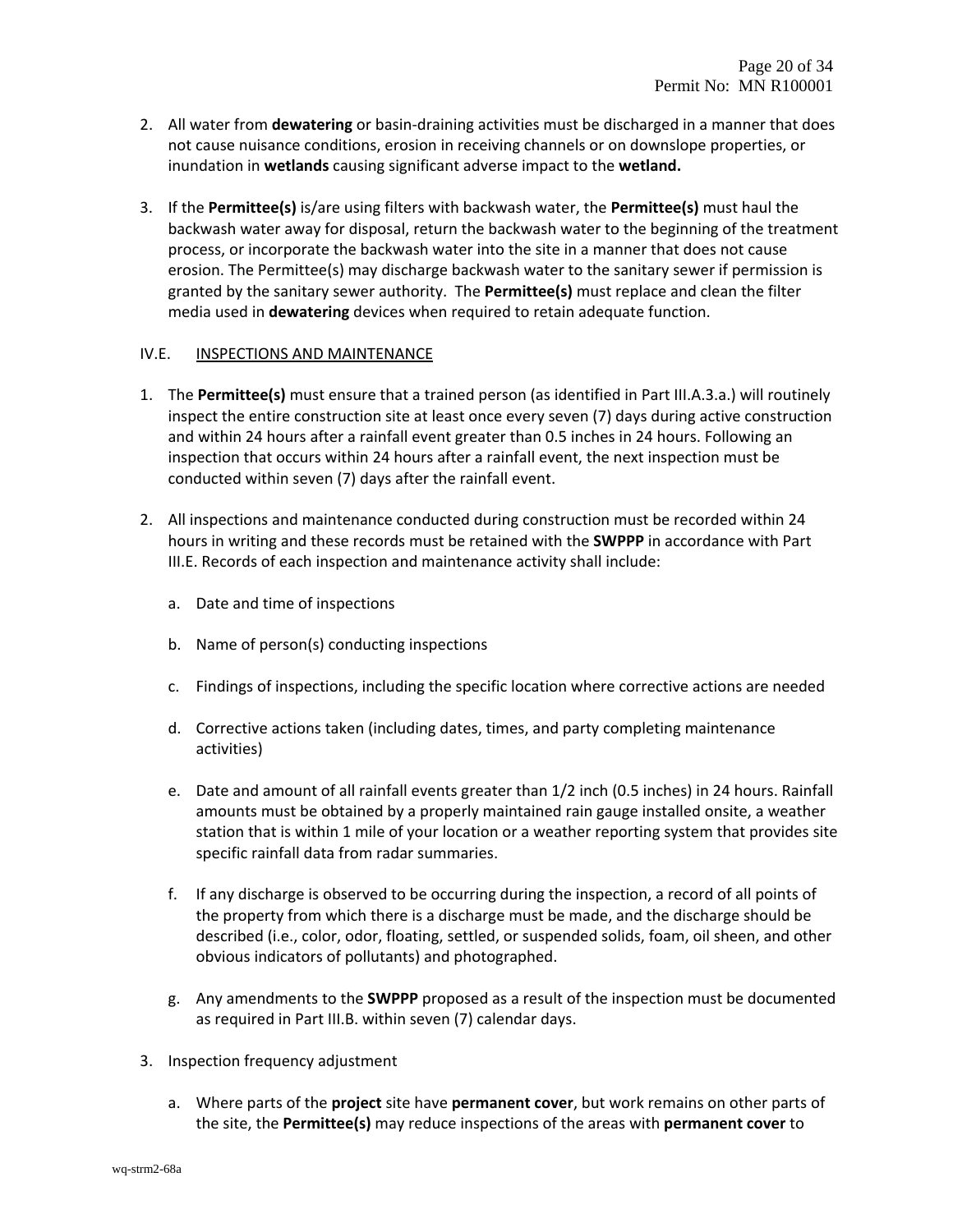once per month.

- b. Where construction sites have **permanent cover** on all exposed soil areas and no **construction activity** is occurring anywhere on the site, the site must be inspected during non‐frozen ground conditions at least once per month for a period of twelve (12) months. Following the twelfth month of **permanent cover** and no **construction activity**, inspections may be terminated until **construction activity** is once again initiated unless the **Permittee(s)** is/are notified in writing by the MPCA that erosion issues have been detected at the site and inspections need to resume.
- c. Where work has been suspended due to frozen ground conditions, the inspections may be suspended. The required inspections and maintenance schedule must begin within 24 hours after runoff occurs at the site or 24 hours prior to resuming construction, whichever comes first.
- 4. The **Permittee(s)** is/are responsible for the inspection and maintenance of temporary and permanent water quality management **BMPs**, as well as all **erosion prevention** and **sediment control BMPs**, until another **Permittee** has obtained coverage under this Permit according to Part II.B.5. or the **project** has undergone **Final Stabilization**, and an **NOT** has been submitted to the MPCA.
- 5. The **Permittee(s)** must inspect all **erosion prevention** and **sediment control BMPs** and Pollution Prevention Management Measures to ensure integrity and effectiveness during all routine and post‐rainfall event inspections. All nonfunctional **BMPs** must be repaired, replaced, or supplemented with functional **BMPs** by the end of the next business day after discovery, or as soon as field conditions allow access unless another time frame is specified below. The **Permittee(s)** must investigate and comply with the following inspection and maintenance requirements:
	- a. All perimeter control devices must be repaired, replaced, or supplemented when they become nonfunctional or the sediment reaches one‐half (1/2) of the height of the device. These repairs must be made by the end of the next business day after discovery, or thereafter as soon as field conditions allow access.
	- b. Temporary and permanent sedimentation basins must be drained and the sediment removed when the depth of sediment collected in the basin reaches one‐half (1/2) the storage volume. Drainage and removal must be completed within 72 hours of discovery, or as soon as field conditions allow access (see Part IV.D.).
	- c. **Surface waters**, including drainage ditches and conveyance systems, must be inspected for evidence of erosion and sediment deposition during each inspection. The **Permittee(s)** must remove all deltas and sediment deposited in **surface waters**, including drainage ways, catch basins, and other drainage systems, and restabilize the areas where sediment removal results in exposed soil. The removal and **stabilization** must take place within seven (7) days of discovery unless precluded by legal, regulatory, or physical access constraints. The **Permittee(s)** shall use all reasonable efforts to obtain access. If precluded, removal and **stabilization** must take place within seven (7) calendar days of obtaining access. The **Permittee(s)** is/are responsible for contacting all local, regional, state and federal authorities and receiving any applicable permits, prior to conducting any work in surface waters.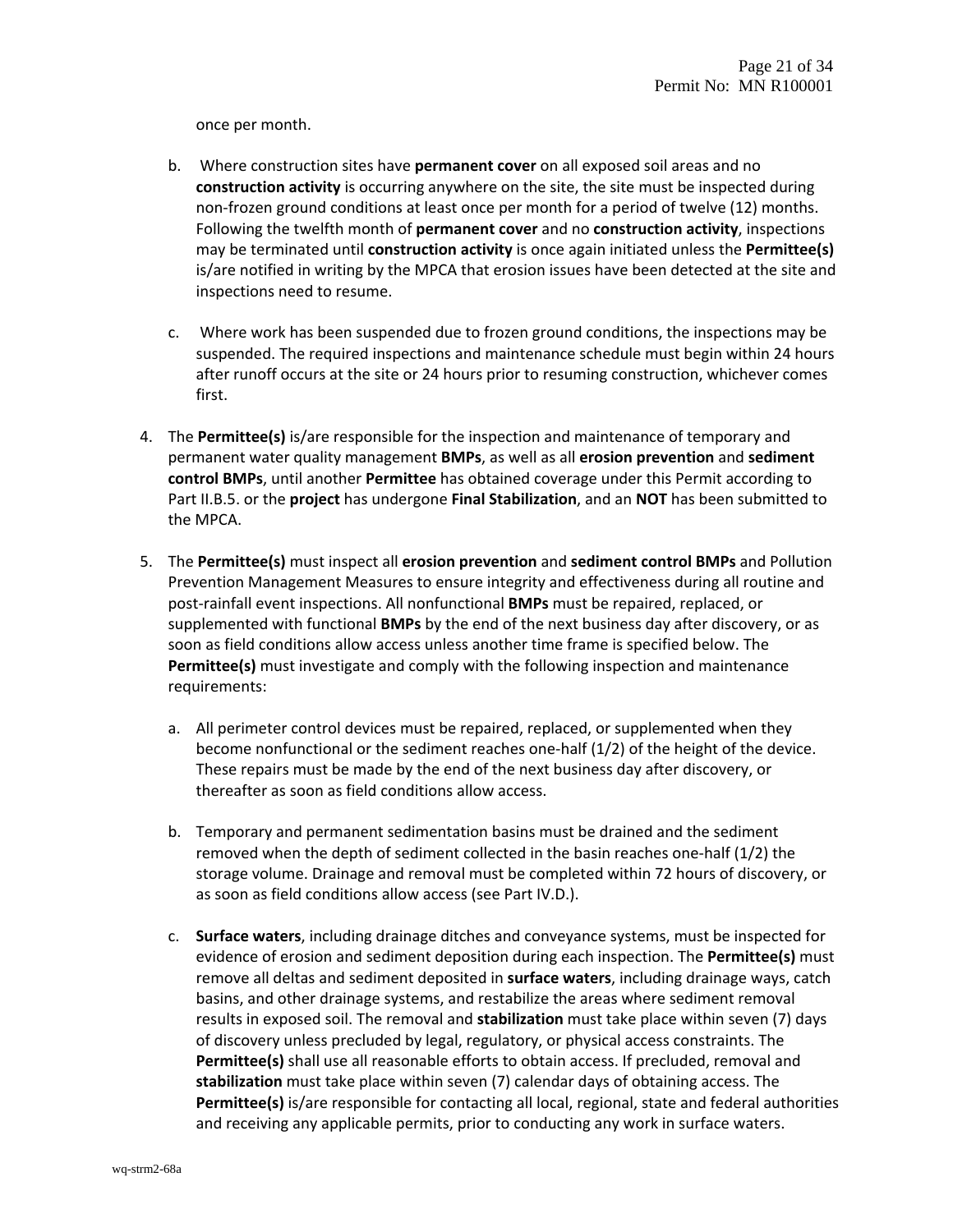- d. Construction site vehicle exit locations must be inspected for evidence of off‐site sediment tracking onto paved surfaces. Tracked sediment must be removed from all paved surfaces both on and off site within 24 hours of discovery, or if applicable, within a shorter time to comply with Part IV.C.6.
- e. Streets and other areas adjacent to the **project** must be inspected for evidence of off‐site accumulations of sediment. If sediment is present, it must be removed in a manner and at a frequency sufficient to minimize off‐site impacts (e.g., fugitive sediment in streets could be washed into storm sewers by the next rain and/or pose a safety hazard to users of public streets).
- 6. All infiltration areas must be inspected to ensure that no sediment from ongoing **construction activity** is reaching the infiltration area. All infiltration areas must be inspected to ensure that equipment is not being driven across the infiltration area.

### IV.F. POLLUTION PREVENTION MANAGEMENT MEASURES

The **Permittee(s)** shall implement the following pollution prevention management measures on the site:

- 1. Storage, Handling, and Disposal of Construction Products, Materials, and Wastes: The **Permittee(s)** shall comply with the following to minimize the exposure to **stormwater** of any of the products, materials, or wastes. Products or wastes which are either not a source of contamination to stormwater or are designed to be exposed to stormwater are not held to this requirement:
	- a. Building products that have the potential to leach pollutants must be under cover (e.g., plastic sheeting or temporary roofs) to prevent the discharge of pollutants or protected by a similarly effective means designed to minimize contact with **stormwater**.
	- b. Pesticides, herbicides, insecticides, fertilizers, treatment chemicals, and landscape materials must be under cover (e.g., plastic sheeting or temporary roofs) to prevent the discharge of pollutants or protected by similarly effective means designed to minimize contact with **stormwater**.
	- c. Hazardous materials, toxic waste, (including oil, diesel fuel, gasoline, hydraulic fluids, paint solvents, petroleum‐based products, wood preservatives, additives, curing compounds, and acids) must be properly stored in sealed containers to prevent spills, leaks or other discharge. Restricted access storage areas must be provided to prevent vandalism. Storage and disposal of hazardous waste or hazardous materials must be in compliance with Minn. R. ch. 7045 including secondary containment as applicable.
	- d. Solid waste must be stored, collected and disposed of properly in compliance with Minn. R. ch. 7035.
	- e. Portable toilets must be positioned so that they are secure and will not be tipped or knocked over. Sanitary waste must be disposed of properly in accordance with Minn. R. ch. 7041.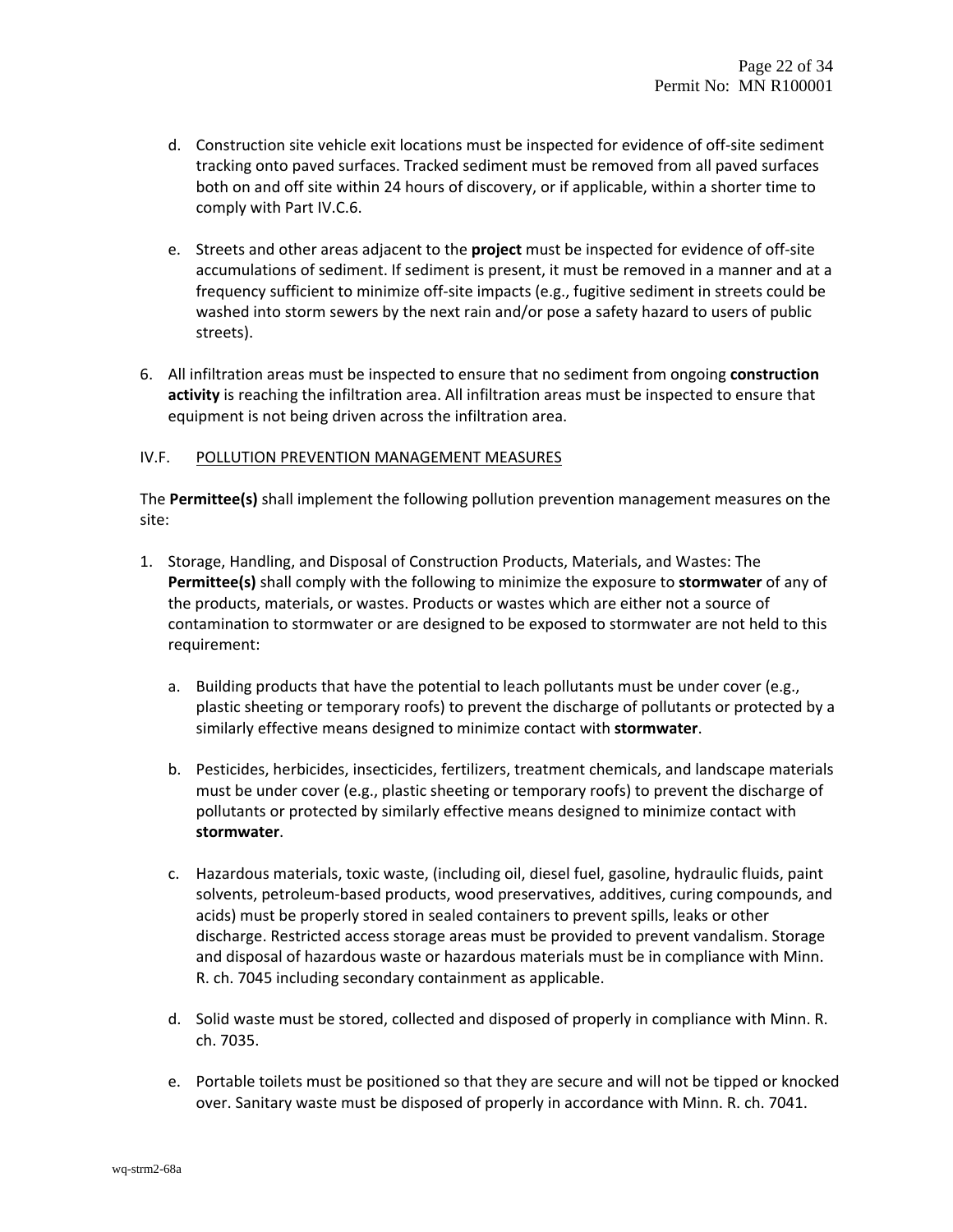- 2. Fueling and Maintenance of Equipment or Vehicles; Spill Prevention and Response: The **Permittee(s)** shall take reasonable steps to prevent the discharge of spilled or leaked chemicals, including fuel, from any area where chemicals or fuel will be loaded or unloaded including the use of drip pans or absorbents unless infeasible. The **Permittee(s)** must conduct fueling in a contained area unless infeasible. The **Permittee(s)** must ensure adequate supplies are available at all times to clean up discharged materials and that an appropriate disposal method is available for recovered spilled materials. The **Permittee(s)** must report and clean up spills immediately as required by Minn. Stat. § 115.061, using dry clean up measures where possible.
- 3. Vehicle and equipment washing: If the **Permittee(s)** wash the exterior of vehicles or equipment on the **project** site, washing must be limited to a defined area of the site. Runoff from the washing area must be contained in a sediment basin or other similarly effective controls and waste from the washing activity must be properly disposed of. The **Permittee(s)** must properly use and store soaps, detergents, or solvents. No engine degreasing is allowed on site.
- 4. Concrete and other washouts waste: The **Permittee(s)** must provide effective containment for all liquid and solid wastes generated by washout operations (concrete, stucco, paint, form release oils, curing compounds and other construction materials) related to the **construction activity**. The liquid and solid washout wastes must not contact the ground, and the containment must be designed so that it does not result in runoff from the washout operations or areas. Liquid and solid wastes must be disposed of properly and in compliance with MPCA rules. A sign must be installed adjacent to each washout facility that requires site personnel to utilize the proper facilities for disposal of concrete and other washout wastes.

### IV.G. FINAL STABILIZATION

The **Permittee(s)** must ensure **Final Stabilization** of the site. **Final Stabilization** is not complete until all requirements of Parts IV.G.1‐5. are complete:

- 1. All soil disturbing activities at the site have been completed and all soils are **stabilized** by a uniform perennial vegetative cover with a density of 70 percent of its expected final growth density over the entire pervious surface area, or other equivalent means necessary to prevent soil failure under erosive conditions.
- 2. The permanent **stormwater** management system is constructed, meets all requirements in Part III.D. and is operating as designed. Temporary or permanent sedimentation basins that are to be used as permanent water quality management basins have been cleaned of any accumulated sediment. All sediment has been removed from conveyance systems and ditches are **stabilized** with **permanent cover**.
- 3. All temporary synthetic and structural **erosion prevention** and **sediment control BMPs** (such as silt fence) have been removed on the portions of the site for which the **Permittee(s)** is/are responsible. **BMPs** designed to decompose on site (such as some compost logs) may be left in place.
- 4. For residential construction only, individual lots are considered finally **stabilized** if the structure(s) are finished and **temporary erosion protection** and downgradient perimeter control has been completed and the residence has been sold to the homeowner. Additionally, the **Permittee** has distributed the MPCA's "**Homeowner Fact Sheet"** to the homeowner to inform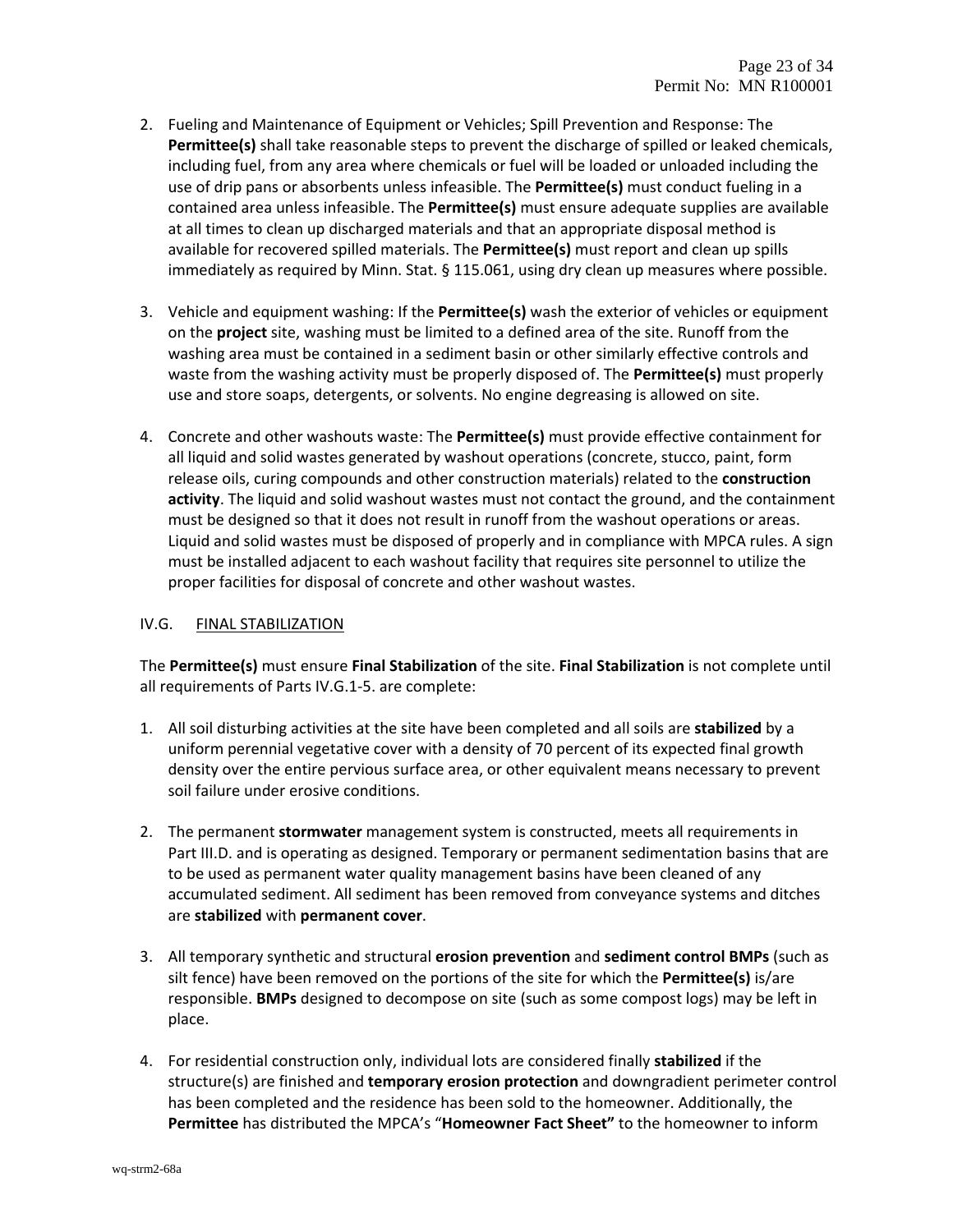the homeowner of the need for, and benefits of, **permanent cover**.

5. For construction **projects** on agricultural land (e.g., pipelines across crop, field pasture or range land) the disturbed land has been returned to its preconstruction agricultural use.

### **PART V. GENERAL PROVISIONS**

### V.A. APPLICABILITY CRITERIA

- 1. If the **Commissioner** determines that pollution in **stormwater** discharges associated with a **construction activity** are contributing to a violation of a water quality standard or due to specific site considerations rendering a substantial portion of the requirements of this permit impossible to comply with, and the **Commissioner** determines that the **construction activity** would be more appropriately regulated by an individual permit, the **Commissioner** may terminate coverage under this general permit and require the **owner and operator** to continue the **construction activity** subject to an individual **stormwater** discharge permit. Upon issuance of an individual permit, this general permit would no longer apply. Prior to termination of coverage under this general permit, the **Commissioner** will provide notice and an opportunity to request a contested case hearing.
- 2. If the terms and conditions of this general permit cannot be met, an **owner** may request an individual permit, in accordance with Minn. R. 7001.0210 subp. 6.
- 3. Any interested person may petition the MPCA to require an individual **NPDES**/SDS permit in accordance with 40 CFR 122.28(b)(3).

#### V.B. RECORD AVAILABILITY

- 1. The **Permittee(s)** must make the **SWPPP**, including all certificates, reports, records, or other information required by this permit, available to federal, state, and local officials within 72 hours upon request for the duration of the permit and for three (3) years following the **NOT**. This does not include any records after submittal of the **NOT**.
- 2. When requested by the MPCA, the **Permittee(s)** must make the responsible person trained as required in Part III.F.1.b. or Part III.F.1.c. available to be onsite during an MPCA inspection within 72 hours of a request.

#### V.C. PROHIBITIONS

This permit prohibits discharges of any material other than **stormwater** treated in compliance with this permit and discharges from **dewatering** or basin draining activities in accordance with Part IV.D.1.-2. Prohibited discharges include (but are not limited to) wastewater from washout of concrete, stucco, paint, form release oils, curing compounds and other construction materials, fuels, oils, or other pollutants used in vehicle and equipment operation and maintenance, soaps or solvents used in vehicle and equipment washing and maintenance, and other hazardous substances or wastes.

#### V.D. TRANSFER OF OWNERSHIP OR CONTROL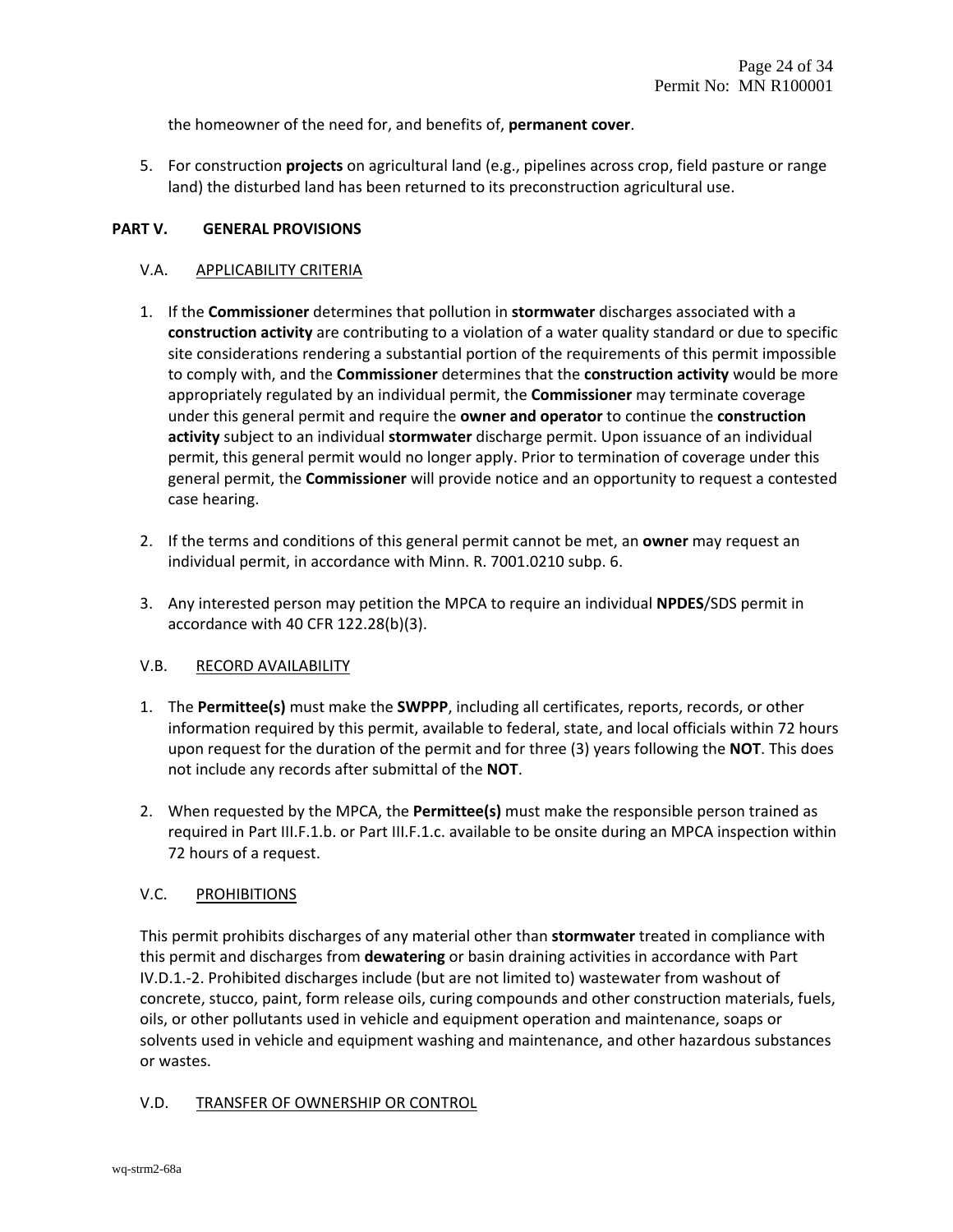This permit may not be assigned or transferred by the **Permittee(s)** except when transfer occurs in accordance with the applicable requirements of Part II.B.5.

# V.E. CIVIL AND CRIMINAL LIABILITY

Nothing in this permit must be construed to relieve the **Permittee(s)** from civil or criminal penalties for noncompliance with the terms and conditions provided herein. Nothing in this permit must be construed to preclude the initiation of any legal action or relieve the **Permittee(s)** from any responsibilities, liabilities, or penalties to which the **Permittee(s)** is/are or may be subject to under Section 311 of the Clean Water Act and Minn. Stat. § 115 and 116, as amended. The **Permittee(s)** is/are not liable for permit requirements for activities occurring on those portions of a site where the permit has been transferred to another party as required in Part II.B.5. or the **Permittee(s) has/**have submitted the **NOT** as required in Part II.C.

### V.F. SEVERABILITY

The provisions of this permit are severable. If any provision of this permit, or the application of any provision of this permit to any circumstances, is held invalid, the application of such provision to other circumstances, and the remainder of this permit must not be affected thereby.

### V.G. NPDES/SDS RULE STANDARD GENERAL CONDITIONS

The **Permittee(s)** must comply with the provisions of Minn. R. 7001.0150, subp. 3 and Minn. R. 7001.1090, subp. 1(A), 1(B), 1(C), 1(H), 1(I), 1(J), 1(K), and 1(L).

#### V.H. INSPECTION AND ENTRY

The **Permittee(s)** must allow access as provided in 40 CFR 122.41(i) and Minn. Stat. § 115.04. The **Permittee(s)** shall allow representatives of the MPCA or any member, employee or agent thereof, when authorized by it, upon presentation of credentials, to enter upon any property, public or private, for the purpose of obtaining information or examination of records or conducting surveys or investigations.

#### **APPENDIX A**

#### A. GENERAL REQUIREMENTS

All requirements in this Appendix are in addition to **BMPs** already specified in the permit. Where provisions of Appendix A, conflict with requirements elsewhere in the permit, the provisions in Appendix A take precedence. All **BMPs** used to comply with this Appendix must be documented in the **SWPPP** for the **project**. If the terms and conditions of this Appendix cannot be met, an individual permit will be required in accordance with Minn. R. ch. 7001.

#### B. REQUIREMENTS FOR DISCHARGES TO SPECIAL WATERS AND IMPAIRED WATERS

Additional **BMPs** and enhanced runoff controls identified in this Part are required for discharges to the following special waters (Part B.1 through B.9 of Appendix A) and impaired waters (Part B.10 of Appendix A). The **BMPs** identified for each special or impaired water are required for those areas of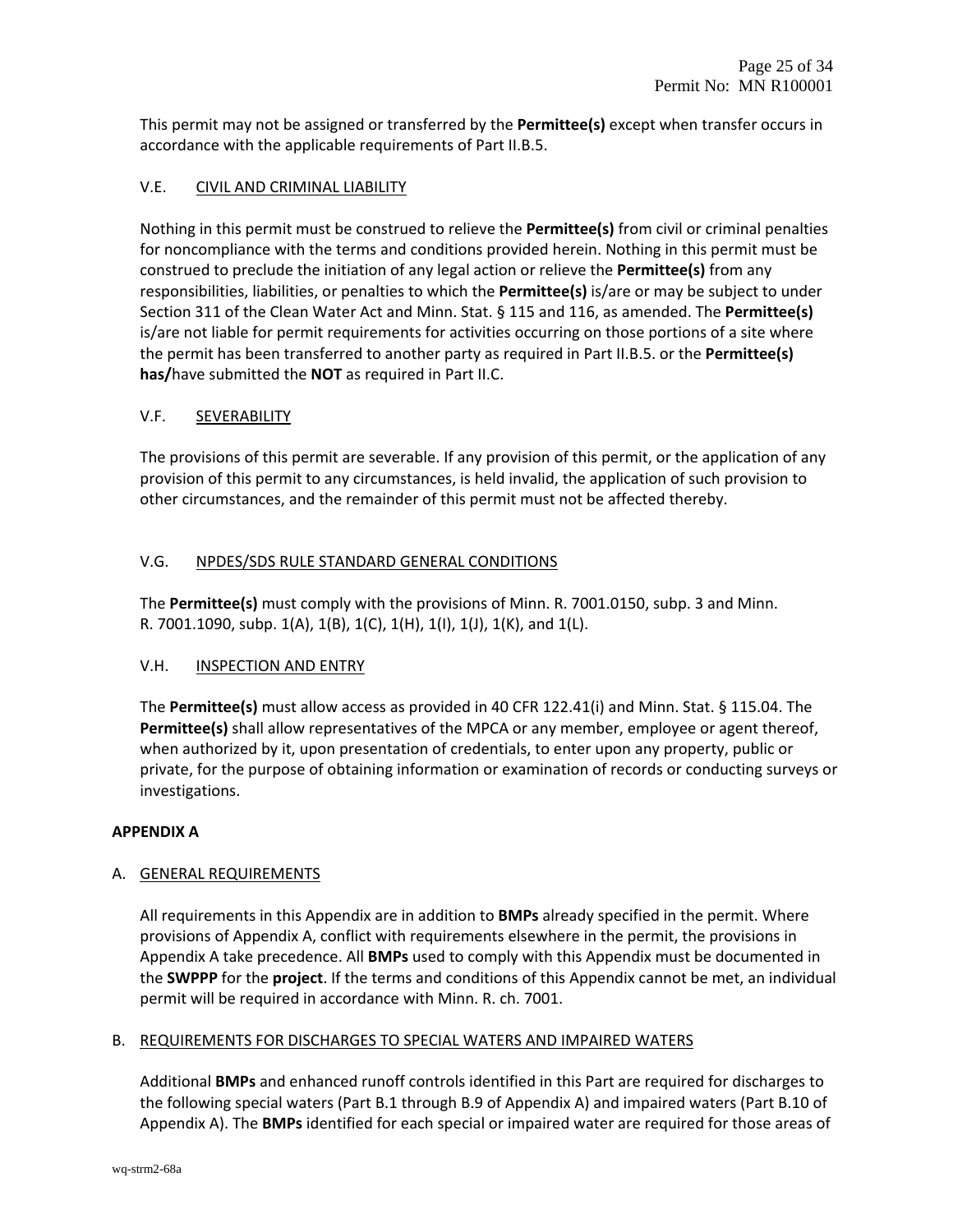the **project** draining to a discharge point on the **project** that is within one mile (**aerial radius measurement**) of special or impaired water and flows to that special or impaired water.

- 1. Wilderness areas: Boundary Waters Canoe Area Wilderness; Voyageurs National Park; Kettle River from the site of the former dam at Sandstone to its confluence with the Saint Croix River; Rum River from Ogechie Lake spillway to the northernmost confluence with Lake Onamia. Discharges to these waters must incorporate the **BMPs** outlined in C.1., C.2., and C.3. of this Appendix.
- 2. Mississippi River: Those portions from Lake Itasca to the southerly boundary of Morrison County that are included in the Mississippi Headwaters Board comprehensive plan dated February 12, 1981. Discharges to these waters must incorporate the **BMPs** outlined in C.1., C.2. and C.3. of this Appendix.
- 3. Scenic or recreational river segments: Saint Croix River, entire length; Cannon River from northern city limits of Faribault to its confluence with the Mississippi River; North Fork of the Crow River from Lake Koronis outlet to the Meeker‐Wright county line; Kettle River from north Pine County line to the site of the former dam at Sandstone; Minnesota River from Lac qui Parle dam to Redwood County State Aid Highway 11; Mississippi River from County State Aid Highway 7 bridge in Saint Cloud to northwestern city limits of Anoka; and Rum River from State Highway 27 bridge in Onamia to Madison and Rice streets in Anoka. Discharges to these waters must incorporate the **BMPs** outlined in C.1., C.2. and C.3. of this Appendix.
- 4. Lake Superior: (Prohibited and restricted) Discharges to Lake Superior must incorporate the **BMPs** outlined in C.1., C.2. and C.3. of this Appendix.
- 5. Lake Trout Lakes: Identified in Minn. R. 7050.0470, including those inside the boundaries of the Boundary Waters Canoe Area Wilderness and Voyageurs National Park. Discharges to these waters must incorporate the **BMPs** outlined in C.1., C.2., and C.3. of this Appendix.
- 6. Trout Lakes: Identified in Minn. R. 6264.0050, subp. 2. Discharges to these waters must incorporate the **BMPs** outlined in C.1., C.2., and C.3., of this Appendix.
- 7. Scientific and natural areas: Boot Lake, Anoka County; Kettle River in sections 15, 22, 23, T 41 N, R 20, Pine County; Pennington Bog, Beltrami County; Purvis Lake‐Ober Foundation, Saint Louis County; waters within the borders of Itasca Wilderness Sanctuary, Clearwater County; Iron Springs Bog, Clearwater County; Wolsfeld Woods, Hennepin County; Green Water Lake, Becker County; Blackdog Preserve, Dakota County; Prairie Bush Clover, Jackson County; Black Lake Bog, Pine County; Pembina Trail Preserve, Polk County; and Falls Creek, Washington County. Discharges to these waters must incorporate the **BMPs** outlined in C.1., C.2., and C.3. of this Appendix.
- 8. Trout Streams: Listed in Minn. R. 6264.0050, subp. 4. Discharges to these waters must incorporate the **BMPs** outlined in C.1., C.2., C.3., and C.4. of this Appendix.
- 9. Calcareous Fens: Listed in Minn. R 7050.0180 subp.6b. Discharges to these Calcareous Fens must incorporate the **BMPs** outlined in C.1. and C.2. of this Appendix.
- 10. Impaired Waters: Waters identified as impaired under section 303 (d) of the federal Clean Water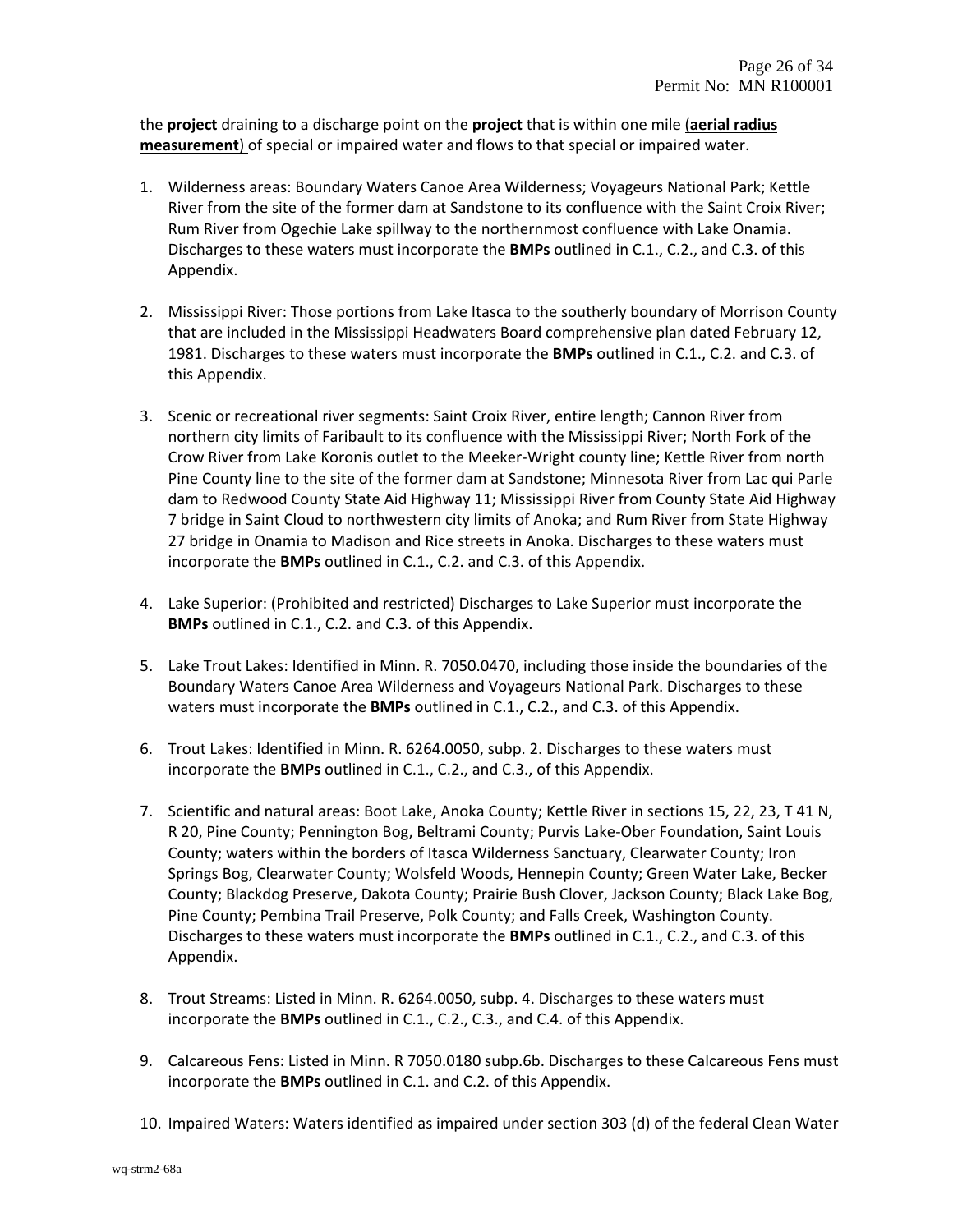Act for phosphorus (nutrient eutrophication biological indicators), turbidity, dissolved oxygen or aquatic biota (fish bioassessment, aquatic plant bioassessment and aquatic macroinvertebrate bioassessment).

a. Impaired Water Without an Approved TMDL or With an Approved TMDL and No Waste Load Allocation:

If runoff from the site discharges to an impaired water, and a TMDL has not been approved by USEPA or there is a USEPA approved TMDL that does not establish a Waste Load Allocation (WLA) for construction **stormwater**, discharges to these waters must incorporate the **BMPs** outlined in C.1. and C.2. of this Appendix.

b. Impaired Water With an Approved TMDL and WLA:

If runoff from the site discharges to an impaired water for which there is a USEPA approved TMDL that establishes a WLA for construction **stormwater**, and the TMDL does not identify any specific implementation activities that would apply to the site discharges, discharges to these waters must incorporate the **BMPs** outlined in C.1. and C.2. of this Appendix.

If the TMDL identifies specific implementation activities regarding construction **stormwater** that would apply to the site discharges, the **Permittee(s)** must include the following in the **SWPPP**:

- i. Identify the receiving water, the areas of the site discharging to it, and the pollutant(s) identified in the TMDL and
- ii. **BMPs** identified in the TMDL and any other specific construction **stormwater** related implementation activities identified in the TMDL.

Note on impaired waters listing terminology: The terms in parenthesis in Appendix A, Part B.10. above are the most current terminology used to list waters as impaired at the time of permit issuance. These terms are subject to change. For example, at one time waters were listed as impaired for phosphorus and now those same waters are listed as impaired for nutrient eutrophication biological indicators. If the terminology changes for one of the pollutant(s) or stressor(s) identified in the permit, the MPCA will keep a list of the new terms on its construction **stormwater** website.

#### C. ADDITIONAL **BMPS** FOR SPECIAL WATERS AND IMPAIRED WATERS

For the **BMPs** described in C.2., and C.4. of this Appendix:

Where the proximity to bedrock precludes the installation of any of the permanent **stormwater** management practices outlined in Appendix A, other treatment (such as grassed swales, smaller ponds, or grit chambers) is required prior to discharge to **surface waters**.

For work on linear **projects** with lack of right‐of‐way where the **Permittee(s)** cannot obtain an easement or other permission for property needed to install treatment systems capable of treating the entire **water quality volume** on site, the **Permittee(s)** must maximize the **water quality volume** that can be treated prior to discharge to **surface waters**. Treatment can be provided through other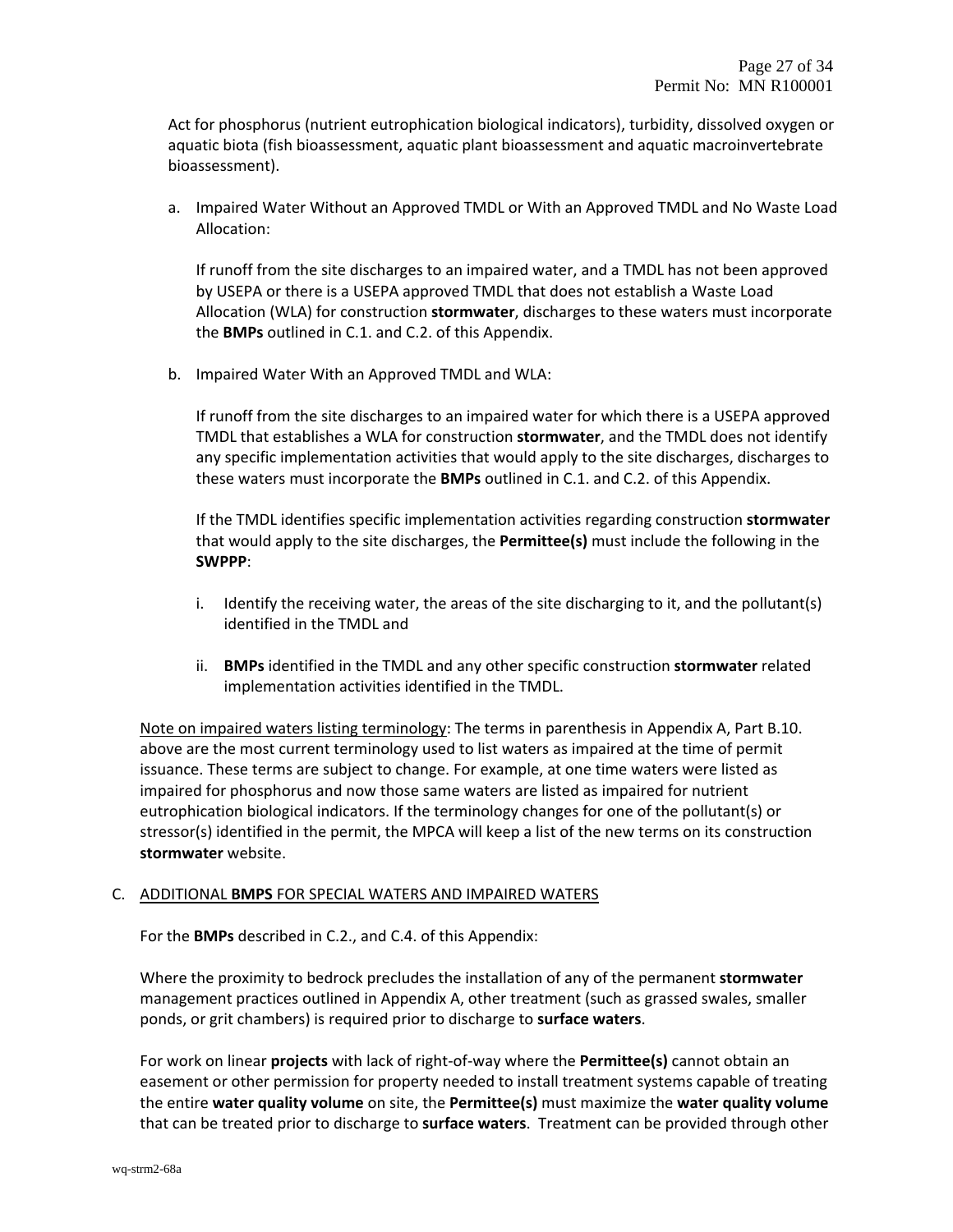methods or combination of methods such as grassed swales, filtration systems, smaller ponds or grit chambers prior to discharge to **surface waters**. A reasonable attempt must be made to obtain right‐ of‐way during the **project** planning process. Documentation of these attempts must be in the **SWPPP** per Part III.A.5.m. in the section addressing **infeasibility**.

- 1. During construction:
	- a. **Stabilization** of all exposed soil areas must be **initiated immediately** to limit soil erosion but in no case completed later than seven (7) days after the **construction activity** in that portion of the site has temporarily or permanently ceased.
	- b. Temporary sediment basin requirements described in Part III.C. must be used for common drainage locations that serve an area with five (5) or more acres disturbed at one time.
- 2. Post construction: The **water quality volume** that must be retained on site by the **project's** permanent **stormwater** management system described in Part III.D. shall be one (1) inch of runoff from the new **impervious surfaces** created by the **project**. See Part III.D.1. for more information on infiltration design, prohibitions and appropriate site conditions.
- 3. Buffer zone: The **Permittee(s)** shall include an undisturbed buffer zone of not less than 100 linear feet from the special water (not including tributaries) and this buffer zone shall be maintained at all times, both during construction and as a permanent feature post construction, except where a water crossing or other encroachment is necessary to complete the **project**. The **Permittee(s)** must fully document the circumstance and reasons that the buffer encroachment is necessary in the **SWPPP** and include restoration activities. Replacement of existing **impervious surface** within the buffer is allowed under this permit. All potential water quality, scenic and other environmental impacts of these exceptions must be minimized by the use of additional or redundant **BMPs** and documented in the **SWPPP** for the **project**.
- 4. Temperature Controls: The **Permittee(s)** must design the Permanent **Stormwater** Management System such that the discharge from the **project** will minimize any increase in the temperature of trout stream receiving waters resulting from the one (1)‐and two (2)‐year 24‐hour precipitation events. This includes all tributaries of designated trout streams within the Public Land Survey System (PLSS) Section that the trout stream is located. **Projects** that discharge to trout streams must minimize the impact using one or more of the following measures, in order of preference:
	- a. Minimize new **impervious surfaces**.
	- b. Minimize the discharge from connected **impervious surfaces** by discharging to vegetated areas, or grass swales, and through the use of other non‐structural controls.
	- c. Infiltration or other volume reduction practices to reduce runoff in excess of pre‐**project** conditions (up to the two (2)‐year 24‐hour precipitation event).
	- d. If ponding is used, the design must include an appropriate combination of measures such as shading, filtered bottom withdrawal, vegetated swale discharges or constructed wetland treatment cells that will limit temperature increases. The pond should be designed to draw down in 24 hours or less.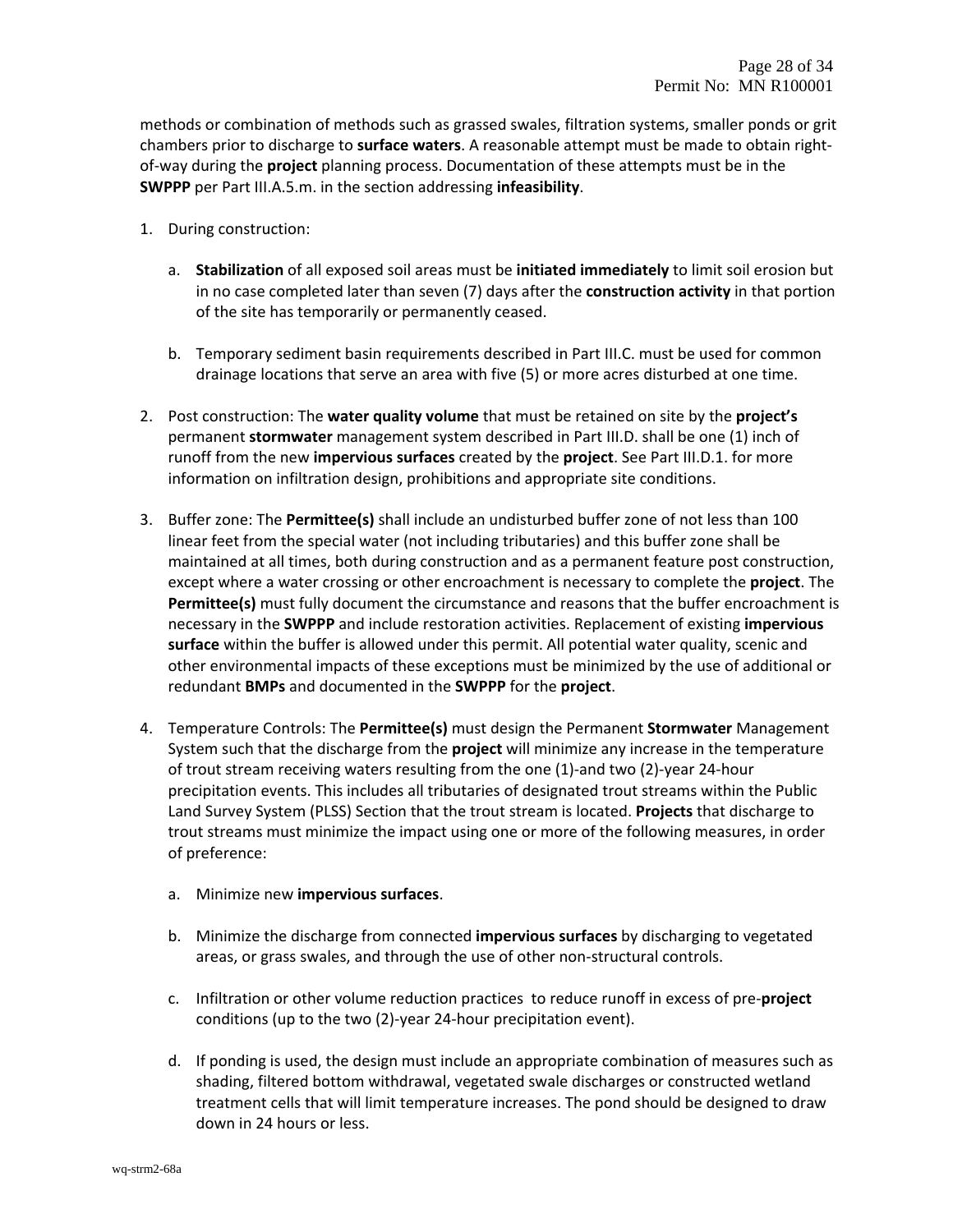e. Other methods that will minimize any increase in the temperature of the trout stream.

#### D. REQUIREMENTS FOR DISCHARGING TO WETLANDS

If the **project** has any discharges with the potential for significant adverse impacts to a **wetland,** (e.g., conversion of a natural **wetland** to a **stormwater** pond) the **Permittee(s)** must demonstrate that the **wetland** mitigative sequence has been followed in accordance with D.1 or D.2 of this Appendix.

- 1. If the potential adverse impacts to a **wetland** on a specific **project** site have been addressed by permits or other approvals from an official statewide program (U.S. Army Corps of Engineers 404 program, Minnesota DNR, or the State of Minnesota Wetland Conservation Act) that are issued specifically for the **project** and **project** site, the **Permittee(s)** may use the permit or other determination issued by these agencies to show that the potential adverse impacts have been addressed. For the purposes of this permit, deminimus actions are determinations by the permitting agency that address the **project** impacts, whereas a non-jurisdictional determination does not address **project** impacts.
- 2. If there are impacts from the **project** that are not addressed in one of the permits or other determinations discussed in Appendix A, Part D.1. (e.g., permanent inundation or flooding of the **wetland**, significant degradation of water quality, excavation, filling, draining), the **Permittee(s)** must minimize all adverse impacts to **wetlands** by utilizing appropriate measures. Measures used must be based on the nature of the **wetland**, its vegetative community types and the established hydrology. These measures include in order of preference:
	- a. Avoid all significant adverse impacts to **wetlands** from the **project** and post‐**project** discharge.
	- b. Minimize any unavoidable impacts from the **project** and post‐**project** discharge.
	- c. Provide compensatory mitigation when the **Permittee(s)** determine(s) that there is no reasonable and practicable alternative to having a significant adverse impact on a **wetland**. For compensatory mitigation, **wetland** restoration or creation shall be of the same type, size and whenever reasonable and practicable in the same watershed as the impacted **wetland**.

#### E. DISCHARGES REQUIRING ENVIRONMENTAL REVIEW

This permit does not replace or satisfy any environmental review requirements, including those under the Minnesota Environmental Policy Act or the National Environmental Policy Act. The **owner** must verify that any environmental review required by law, including any required Environmental Assessment Work sheets or Environmental Impact Statements, Federal environmental review, or other required review is complete before making application for coverage under this permit, and the **owner** must incorporate any **stormwater** mitigation measures required as the result of any environmental review into the **SWPPP** for the **project**. If any part of your **common plan of development or sale** requires environmental review, coverage under this permit cannot be obtained until such environmental review is complete.

#### F. DISCHARGES AFFECTING ENDANGERED OR THREATENED SPECIES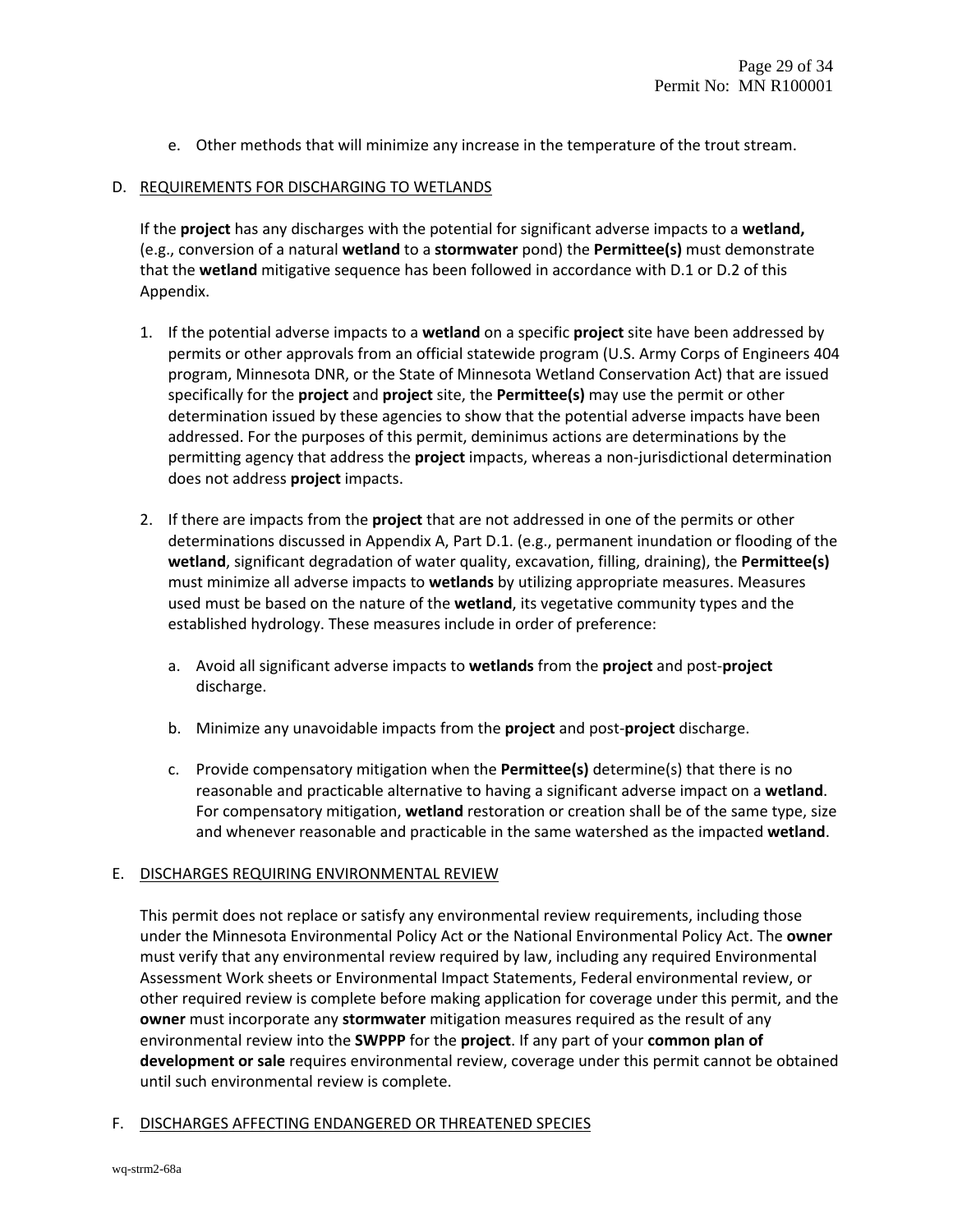This permit does not replace or satisfy any review requirements for endangered or threatened species, from new or expanded discharges that adversely impact or contribute to adverse impacts on a listed endangered or threatened species, or adversely modify a designated critical habitat. The **owner** must conduct any required review and coordinate with appropriate agencies for any **project** with the potential of affecting threatened or endangered species, or their critical habitat.

#### G. DISCHARGES AFFECTING HISTORIC PLACES OR ARCHEOLOGICAL SITES

This permit does not replace or satisfy any review requirements for historic places or archeological sites, from new or expanded discharges that adversely affect properties listed or eligible for listing in the National Register of Historic Places or affecting known or discovered archeological sites. The **owner** must be in compliance with National Historic Preservation Act and conduct all required review and coordination related to historic preservation, including significant anthropological sites and any burial sites, with the Minnesota Historic Preservation Officer.

### **APPENDIX B. – DEFINITIONS**

- 1. **"Aerial radius measurement"** means the shortest straight line distance measurement between the point of **stormwater** discharge from a **project** construction site to the nearest edge of the water body the **stormwater** will flow to. This measurement does not follow the meander flow path.
- 2. **"Best Management Practices (BMPs)"** means the most effective and practicable means of **erosion prevention** and **sediment control**, and water quality management practices that are the most effective and practicable means of to control, prevent, and minimize degradation of **surface water**, including avoidance of impacts, construction‐phasing, minimizing the length of time soil areas are exposed, prohibitions, pollution prevention through good housekeeping, and other management practices published by state or designated area‐wide planning agencies.

Individual **BMPs** found in this permit are described in the current versions of Protecting Water Quality in Urban Areas, MPCA and The Minnesota Stormwater Manual, MPCA. **BMPs** must be adapted to the site and can be adopted from other sources. However, they must be similar in purpose and at least as effective and stringent as MPCA's **BMPs**. (Other sources include manufacturers specifications, Storm Water Management for Construction Activities: Developing Pollution Prevention Plans and Best Management Practices, U.S. Environmental Protection Agency 1992, and Erosion Control Design Manual, Minnesota Department of Transportation, et al, 1993).

- 3. **"Commissioner"** means the **Commissioner** of the MPCA or the **Commissioner's** designee.
- 4. **"Common Plan of Development or Sale"** means a contiguous area where multiple separate and distinct land‐disturbing activities may be taking place at different times, on different schedules, but under one proposed plan. One plan is broadly defined to include design, permit application, advertisement or physical demarcation indicating that land‐disturbing activities may occur.
- 5. **"Construction Activity"** includes **construction activity** as defined in 40 C.F.R. pt. 122.26(b)(14)(x) and small construction activity as defined in 40 C.F.R. pt. 122.26(b)(15) and **construction activity** as defined by Minn. R. 7090.0080, subp. 4. This includes a disturbance to the land that results in a change in the topography, existing soil cover (both vegetative and non-vegetative), or the existing soil topography that may result in accelerated **stormwater** runoff, leading to soil erosion and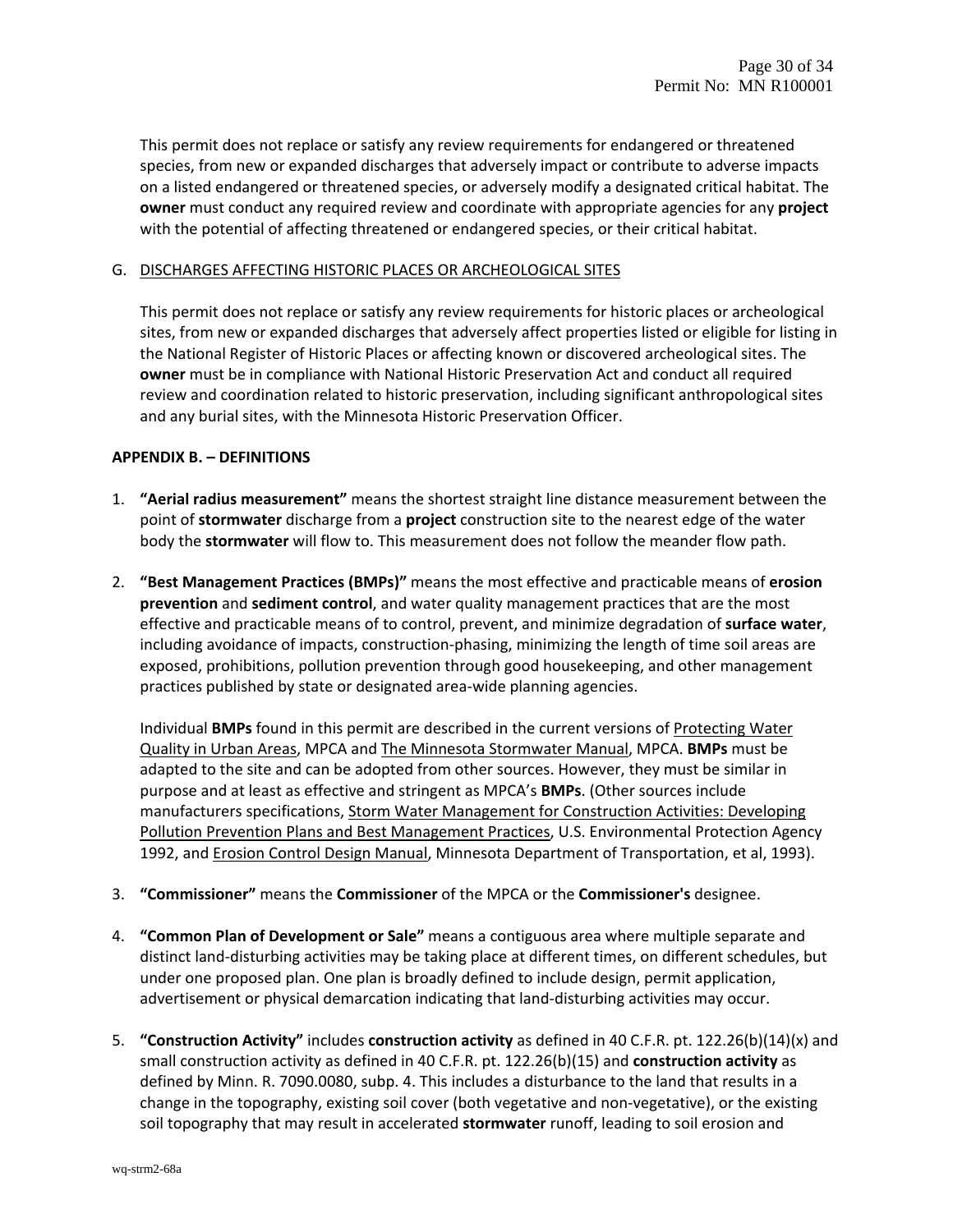movement of sediment into **surface waters** or drainage systems. Examples of **construction activity** may include clearing, grading, filling, and excavating. **Construction activity** includes the disturbance of less than one acre of total land area that is a part of a larger **common plan of development or sale** if the larger common plan will ultimately disturb one (1) acre or more. **Construction activity** does not include a disturbance to the land of less than five (5) acres for the purpose of routine maintenance that is performed to maintain the original line and grade, hydraulic capacity, or original purpose of the facility.

- 6. **"Dewatering"** means the removal of surface or ground water to dry and/or solidify a construction site to enable **construction activity**. Dewatering may require a Minnesota Department of Natural Recourses water appropriation permit and, if dewatering water is contaminated, discharge of such water may require an individual MPCA **NPDES**/SDS permit.
- 7. **"Energy Dissipation"** means methods employed at pipe outlets to prevent erosion caused by the rapid discharge of water scouring soils. Examples include, but are not limited to: concrete aprons, riprap, splash pads, and gabions that are designed to prevent erosion.
- 8. **"Erosion Prevention"** means measures employed to prevent erosion. Examples include but not limited to: soil **stabilization** practices, limited grading, mulch, **temporary erosion protection** or **permanent cover**, and construction phasing.
- 9. **"Final Stabilization"** means required actions in Part IV.G. taken after the completion of **construction activities** and prior to submitting the **NOT** that are intended to prevent discharge of pollutants associated with stormwater discharges from the **project**.
- 10. **"Homeowner Fact Sheet"** means a fact sheet developed by the MPCA and available on the MPCA Construction **Stormwater** website to be given to homeowners at the time of sale by a builder to inform the homeowner of the need for, and benefits of, **Final Stabilization**.
- 11. **"Infeasible"** means not technologically possible or not economically practicable and achievable in light of the best industry practices.
- 12. **"Initiated immediately"** means taking an action to commence **stabilization** as soon as practicable, but no later than the end of the work day, following the day when the earth‐disturbing activities have temporarily or permanently ceased, if the **Permittee(s)** know that construction work on that portion of the site will be temporarily ceased for 14 or more additional calendar days or 7 calendar days where Appendix A.C.1.a applies. The following activities can be taken to initiate **stabilization**:
	- 1. prepping the soil for vegetative or non‐vegetative **stabilization**
	- 2. applying mulch or other non‐vegetative product to the exposed soil area
	- 3. seeding or planting the exposed area
	- 4. starting any of the activities in # 1 3 on a portion of the area to be **stabilized**, but not on the entire area and
	- 5. finalizing arrangements to have **stabilization** product fully installed in compliance with the applicable deadline for completing **stabilization**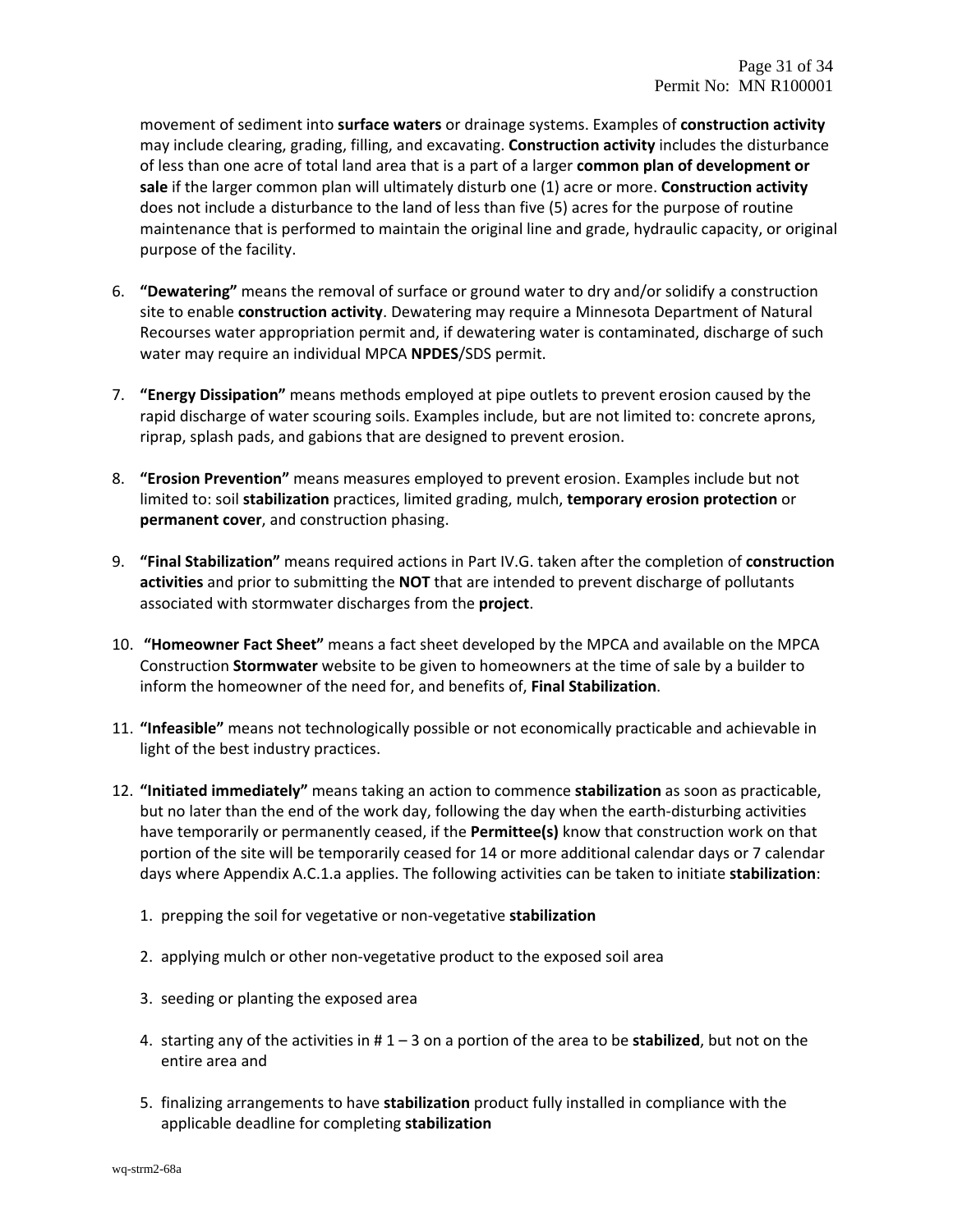- 13. **"Impervious Surface"** means a constructed hard surface that either prevents or retards the entry of water into the soil and causes water to run off the surface in greater quantities and at an increased rate of flow than prior to development. Examples include rooftops, sidewalks, patios, driveways, parking lots, storage areas, and concrete, asphalt, or gravel roads.
- 14. **"National Pollutant Discharge Elimination System (NPDES)"** means the program for issuing, modifying, revoking, reissuing, terminating, monitoring, and enforcing permits under the Clean Water Act (Sections 301, 318, 402, and 405) and United States Code of Federal Regulations Title 33, Sections 1317, 1328, 1342, and 1345.
- 15. **"Natural Buffer"** means an area of undisturbed cover surrounding surface waters within which construction activities are restricted. **Natural buffer** includes the vegetation, exposed rock, or barren ground that exists prior to commencement of earth‐disturbing activities.
- 16. **"Normal Wetted Perimeter"** means the area of a conveyance, such as a ditch, channel, or pipe that is in contact with water during flow events that are expected to occur from a two‐year 24‐hour storm event.
- 17. **"Notice of Termination (NOT)"** means notice to terminate coverage under this permit after construction is complete, the site has undergone **Final Stabilization**, and maintenance agreements for all permanent facilities have been established, in accordance with all applicable conditions of this permit.
- 18. **"Operator"** means the person designated by the **owner**, who has day to day operational control and/or the ability to modify **project** plans and specifications related to the **SWPPP**. The operator must be named on the permit as a **Permittee**.
- 19. **"Owner"** means the person or party possessing the title of the land on which the construction activities will occur; or if the **construction activity** is for a lease, easement, or mineral rights license holder, the party or individual identified as the lease, easement or mineral rights license holder; or the contracting government agency responsible for the **construction activity**.
- 20. **"Permanent Cover"** means surface types that will prevent soil failure under erosive conditions. Examples include: gravel, asphalt, concrete, rip rap, roof tops, perennial cover, or other landscaped material that will permanently arrest soil erosion. A uniform perennial vegetative cover ( i.e. evenly distributed, without large bare areas) with a density of 70 percent of the native background vegetative cover for the area must be established on all unpaved areas and areas not covered by permanent structures, or equivalent permanent stabilization measures. **Permanent cover** does not include the practices listed under **temporary erosion protection**.
- 21. **"Permittee(s)"** means the person or persons, firm, or governmental agency or other entity that signs the application submitted to the MPCA and is responsible for compliance with the terms and conditions of this permit.
- 22. **"Project(s)"** means all **construction activity** that is planned and/or conducted under a particular permit. The **project** will occur on the site or sites described in the permit application, the **SWPPP** and in the associated plans, specifications and contract documents.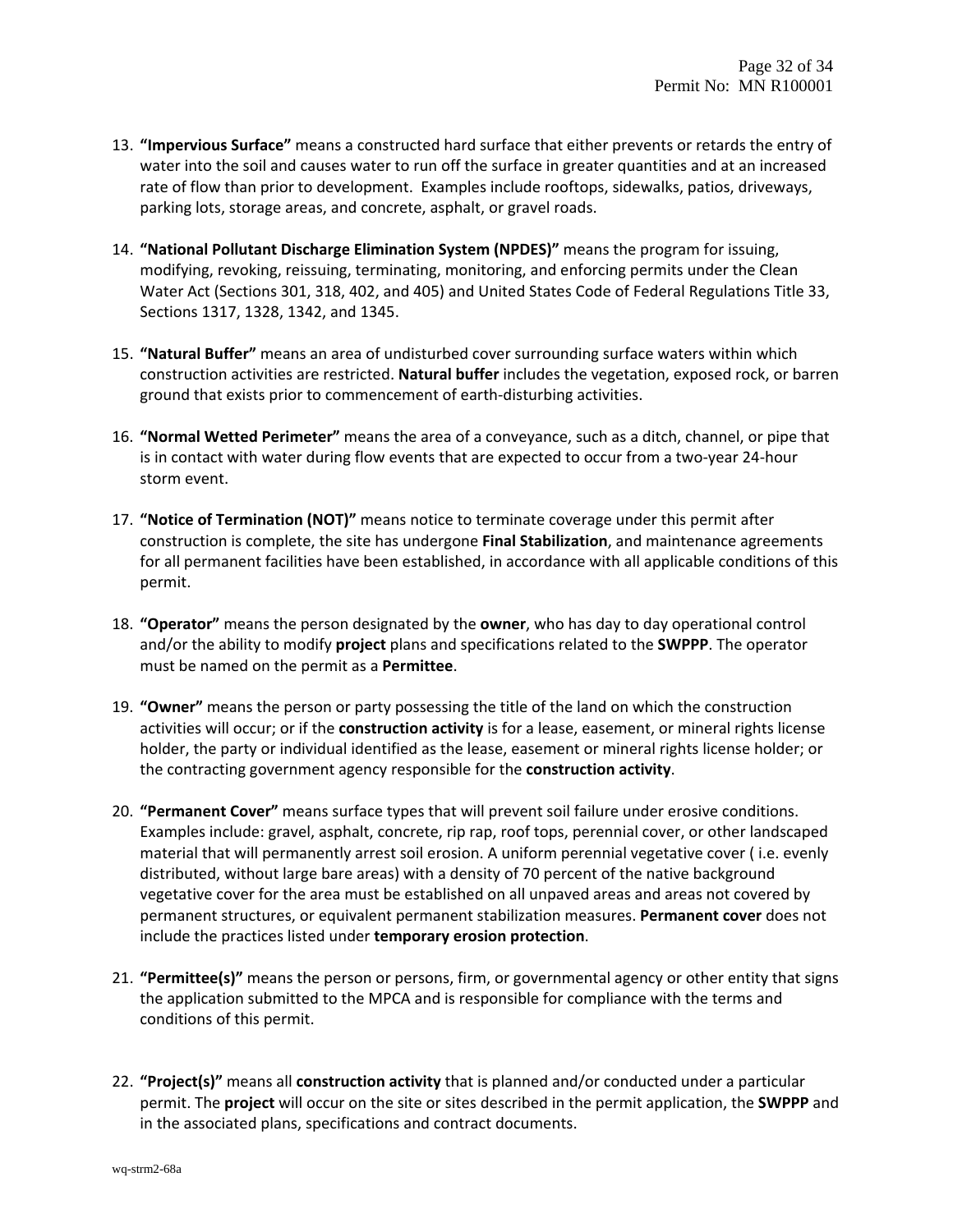- 23. "**Public Waters**" means all water basins and watercourses that are described in Minn. Stat. § 103G.005 subd. 15.
- 24. **"Saturated Soil"** means the highest seasonal elevation in the soil that is in a reduced chemical state because of soil voids being filled with water **Saturated soil** is evidenced by the presence of redoximorphic features or other information.
- 25. **"Sediment Control"** means methods employed to prevent sediment from leaving the site. **Sediment control** practices include silt fences, sediment traps, earth dikes, drainage swales, check dams, subsurface drains, bio rolls, rock logs, compost logs, storm drain inlet protection, and temporary or permanent sedimentation basins. A floating silt curtain placed in the water is not a **sediment control BMP** to satisfy perimeter control requirements, except as provided for in Part IV.C.2.
- 26. **"Stabilize, Stabilized, Stabilization"** means the exposed ground surface has been covered by appropriate materials such as mulch, staked sod, riprap, erosion control blanket, mats or other material that prevents erosion from occurring. Grass, agricultural crop or other seeding alone is not **stabilization**. Mulch materials must achieve approximately 90 percent ground coverage (typically 2 ton/acre).
- 27. **"Standard details"** means generic drawings showing a common or repeated **construction activity** or practice.
- 28. **"Stormwater"** is defined under Minn. R. 7077.0105, subp. 41(b), and includes precipitation runoff, **stormwater** runoff, snowmelt runoff, and any other surface runoff and drainage.
- 29. **"Steep Slopes"** means slopes that are 1:3 (V:H) (33.3 percent) or steeper in grade.
- 30. **"Storm Water Pollution Prevention Plan (SWPPP)"** means a plan for **stormwater** discharge that includes all required content under Part III of this Permit and which describes the **erosion prevention BMPs**, **sediment control BMPs** and Permanent **Stormwater** Management Systems that, when implemented, will decrease soil erosion on a parcel of land and decrease off‐site nonpoint pollution.
- 31. **"Surface Water or Waters"** means all streams, lakes, ponds, marshes, **wetlands**, reservoirs, springs, rivers, drainage systems, waterways, watercourses, and irrigation systems whether natural or artificial, public or private, except that **surface waters** do not include treatment basins or ponds that were constructed from upland. Treatment basins or ponds that were constructed in **wetlands** and mitigated in accordance with Appendix A.D are also not considered surface waters for purposes of this permit.
- 32. **"Temporary Erosion Protection"** means methods employed to prevent erosion during construction activities. Examples of **temporary erosion protection** include, but are not limited to: straw, wood fiber blanket, wood chips, vegetation, mulch, and rolled erosion control products.
- 33. **"Underground Waters"** means water contained below the surface of the earth in the saturated zone including, without limitation, all waters whether under confined, unconfined, or perched conditions, in near surface unconsolidated sediment or regolith, or in rock formations deeper underground. The term ground water shall be synonymous with underground water.